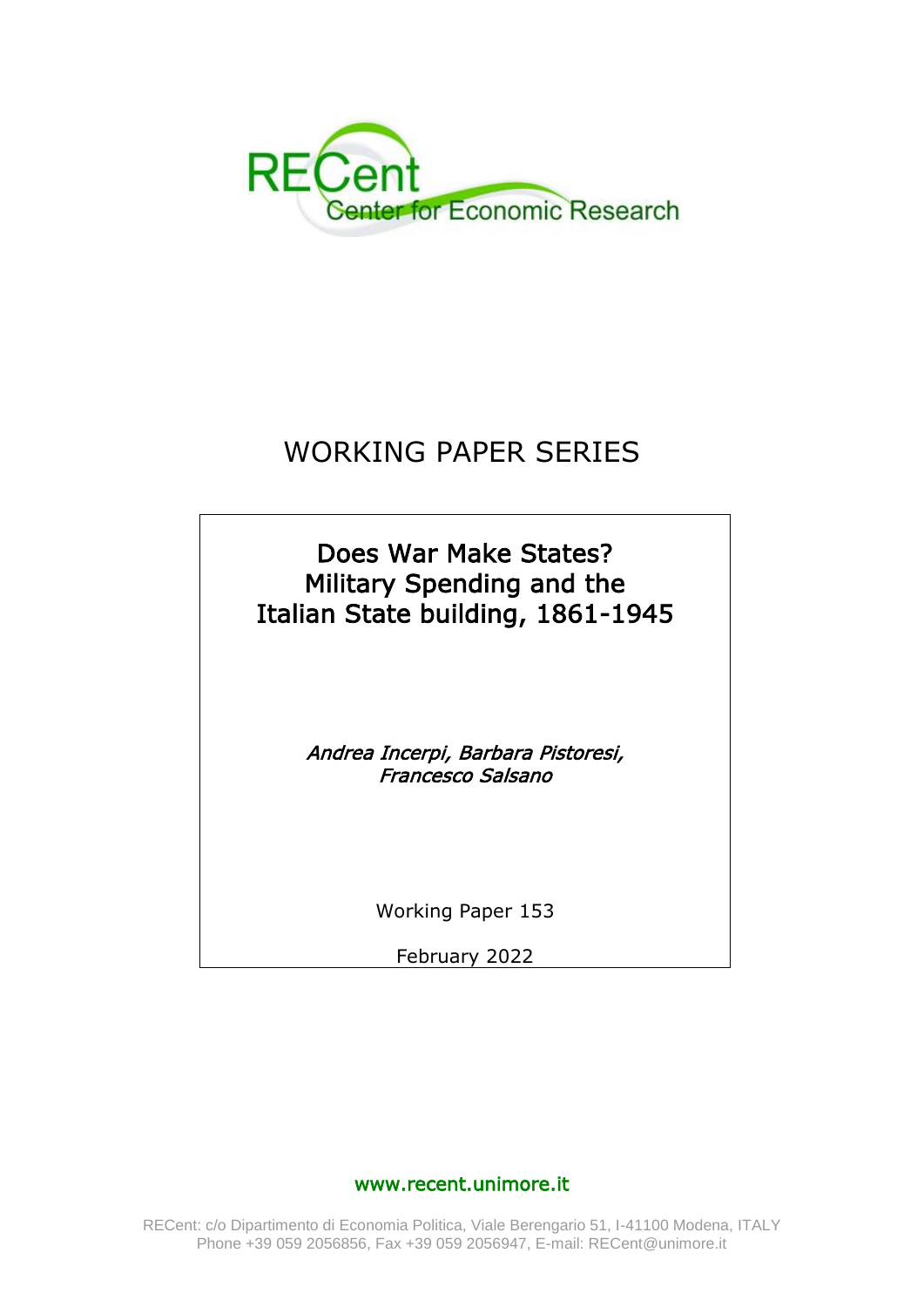# **Does War Make States?**

# **Military Spending and the Italian State building, 1861-1945**

**Andrea Incerpi\*, Barbara Pistoresi\*\*, Francesco Salsano\*\*\***

#### **Abstract**

We present empirical evidence on the relationship between military spending and the expansion of other governmental budgetary heading and tax revenues from the Unification of Italy (1861) up to the end of World War II. Mainly in the years preceding 1922, investments in education and social transfers to families moves together with the defense spending. That is, positive changes in defense implies both an increase in education and in transfers. Moreover, transfers also have a compensatory role during recessive phases. Positive changes in defence do not crowd out the investment in capital spending, while disinvestments in defense are associated with an increase in the investment in capital. The pro-cyclical behavior of the tax revenues is compatible with a debt financing dynamic of many government expenditures. Although our analytic narrative is not universally valid, it can support the persistent centrality of external war in the discontinuous development and expansion of the Italian central State, with some exceptions explained by the historical experience.

\* Università di Pisa

\*\* Università degli Studi di Modena e Reggio Emilia and ReCent

\*\*\* Università degli Studi di Milano and Centre for Applied Macroeconomics, University of London, UK.

**Corresponding author:** francesco.salsano@unimi.it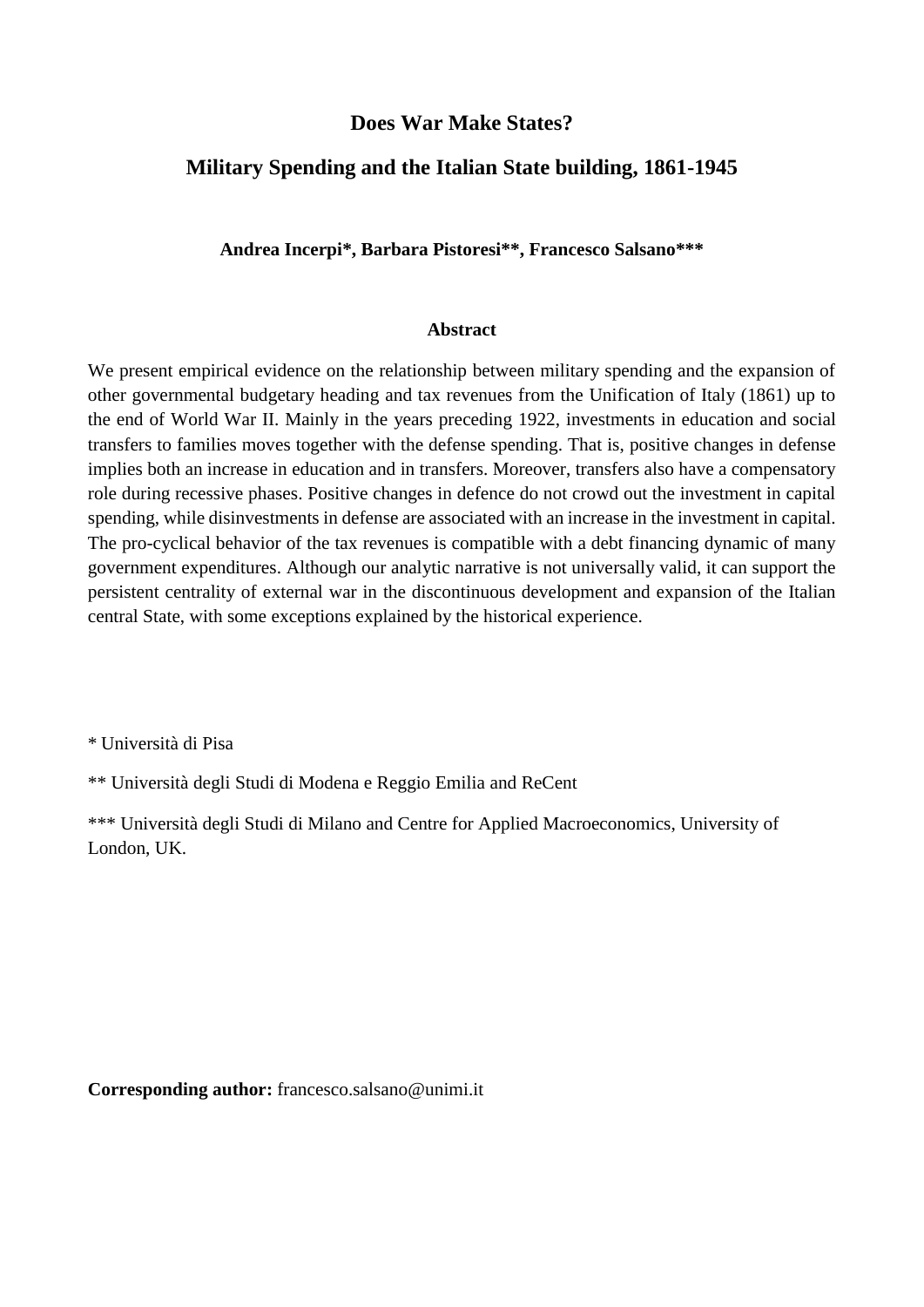#### **1. Introduction**

State authority and stability are expressed through public finances. This paper looks at the relationship between defence spending and the expansion of other governmental budgetary heading and tax revenues from the Unification of Italy  $(1861)$  up to the end of World War II.<sup>1</sup> According to conventional wisdom, after the tragedy of a war, there is a "peace dividend" in the countries involved. Aside from decrease in defence spending, it means different things fort different people. A common interpretation, the one we will follow here, is that public spending on "social needs" increased<sup>2</sup>.

This idea comes from a wide literature on ratchet effects (Peacock and Wiseman, 1961 and subsequent papers), which argues that under normal conditions, public spending has an upward trend, aligned with the development of income and tax revenues. Great crises, determined by wars, serious depressions, epidemics or natural disasters, require a great commitment of public spending and therefore an increase in the tax burden. Exceptional events raise the level of tax tolerance by the electorate; once the crisis is over, citizens feel comfortable with the new level of taxation and they do not want to lose the public services that have been introduced. Spending resumes its normal path of growth, but at a higher level than the initial one: the public sector has therefore permanently displaced the private sector, increasing the tax burden and the public spending.

Political science has summarized this vision in a well-known aphorism: "War makes states and states make war", (Tilly, 1975. p.42). This view argues that, from a historical perspective, the ability to finance war was the key to the survival of the elites in power, so they created effective physical and fiscal infrastructures.

Following the same path, recent theoretical studies have examined the relationship between war and the State building referring to the efficiency of political institutions (Besley and Persson, 2008; 2009; Acemouglu, 2005; 2010). They highlight some long-run determinants of state building such as the risk of external or internal conflict, the degree of political instability, and the dependence on natural resources. They also state that countries with a belligerent past have greater fiscal capacity today.

In this paper, we try to bring these different perspectives together. Indeed, only a few other works, follow this approach. Dincecco, Federico and Vindigni (2011) use a new database to show that external and internal conflicts in pre-unification Italy had consequences for the demand of military spending which in turn had important effects for fiscal policy and the likelihood of institutional reform and the related improvements in the provision of non-military public goods.

In another work, Beetsma, Cukierman and Giuliodori (2016) find interesting results in their legislative, historical, theoretical and statistical evidence for the United States. The outbreak and persistence of the Great Depression, together with previous expansions of general suffrage, substantially increased the demand for redistributive policies by the median voter, despite the political leaders of the US Congress managed to partially prevent this demand from materializing into policies

**.** 

<sup>&</sup>lt;sup>1</sup> Military spending associated with wars has been major cause of government deficits and debt financing. See recent paper of Smith (2020), for the UK Experience 1700-2016.

<sup>2</sup> Rockoff (1998) examines this point from a historical perspective.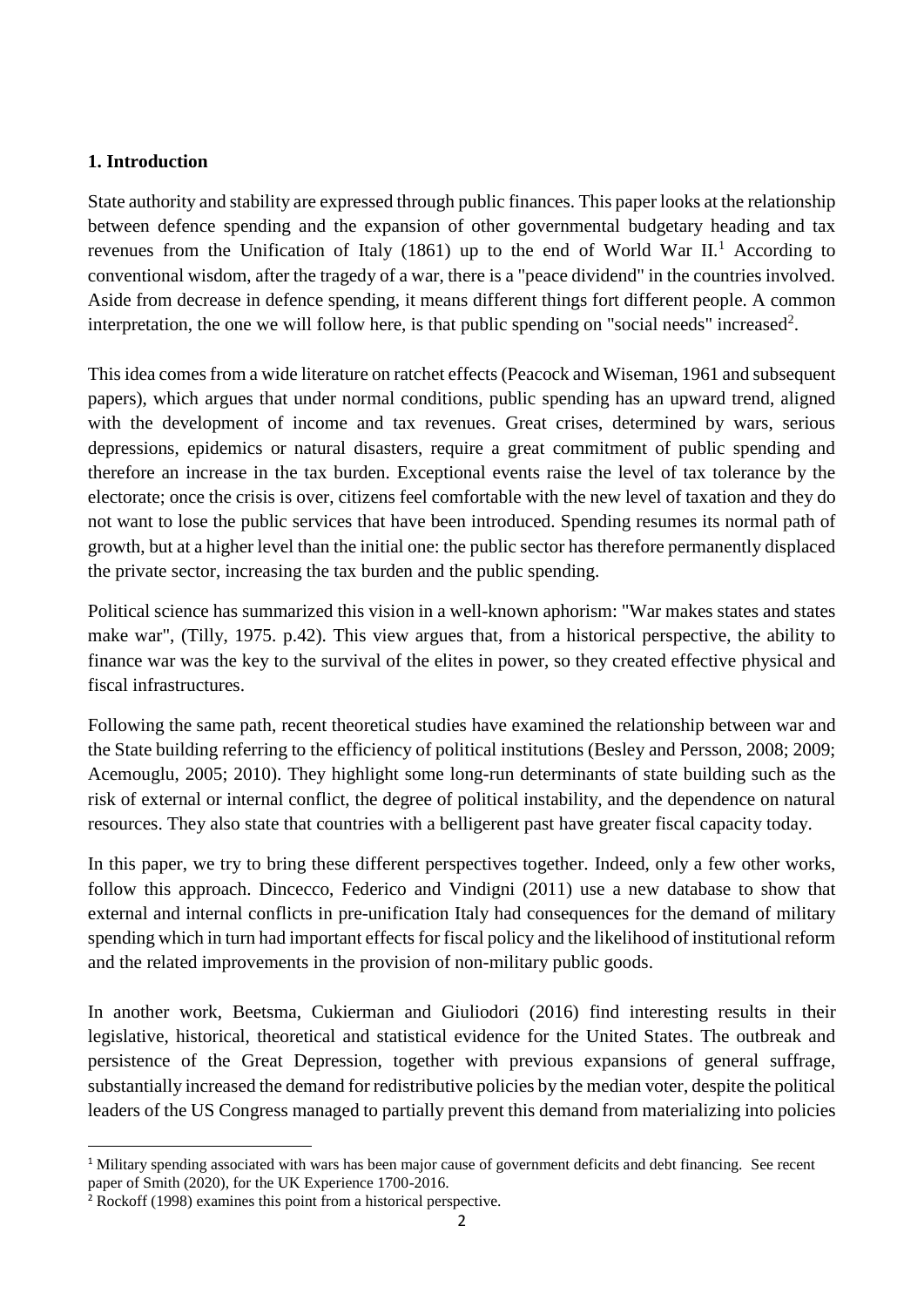active public. However, by increasing the tax program and strengthening the direct taxation mechanism, World War II created the conditions for a new fiscal capacity, both in terms of tax rates and tax collection capacity. Consequently, the post war decline in defence spending induced a new political equilibrium in which part of the peace dividend was channelled towards greater redistribution and hence growth in welfare spending.

Finally, Aghion, Jaravel, Persson and Rouzet (2019) uncovered three new stylized facts. First, investments in mass primary education are positively correlated with military conflicts. Second, if anything, democratization seems to be negatively associated with such investments. Third, primary enrolment seems to respond more to military threats in democracies than in autocracies.

Our contribution compared to these papers is to consider several single items of the Italian public expenditure over a larger time interval in order to: (1) avoid the general problems of cross country studies by comparing their policies; (2) overcome the greater likelihood of confounding factors when looking at different national politics. Primarily, our empirical results confirm the relationship between defense spending and other budgetary headings, in particular education and social transfers, mainly before 1922. Conversely, increasing capital investments are associated to military divestments.

Despite these empirical findings, the deepening of the historical Italian context recommend to take into account even qualitative aspects to confirm these outcomes. For example, the lagged effects of the Daneo-Credaro educational reform in 1911 or the 337 social policy measures triggered concurrently to the World War I (Pavan, 2019). Once again, the analytical blend of both quantitative and qualitative aspects is still the most comprehensive way to understand social sciences phenomena: if econometrics suggests, history necessarily matters.

Ultimately, our empirical analysis shows how the wars waged by the Kingdom of Italy from its birth (1861) until 1921 have been an aid to the formation of the state.

The paper is organized as follows. Section 2 introduces the Italian historical context from 1861 to 1945. Sections 3 describes the sources and data we have used in our analysis. Results are displayed in Section 4. The following Section 5 discusses the results of the empirical analysis, and Section 6 concludes.

### **2. Historical context**

The interplay between warfare, national accounts and social policies changes accordingly to the historical context we consider. Thus, few words must be spent on what Italy experienced, from the Unification to the following decades, both for the handling of internal and external conflicts and the development of more inclusive social policies. In this paper we intentionally avoid the words "welfare state". Given the time span we consider, it would not be historically coherent to define specific social reforms as part of an integrated welfare system. The words "welfare state" appears for the first time in the political context during the 1930s when the English scholars of social policy use it to contrast the Nazi "warfare state" (Titmuss, 1974). However, it's only after World War II that "welfare state" take the broad meaning we nowadays consider, including all the policies having a direct impact on the well-being of the citizens. Table 1 identifies the main events related to national defense, from Unification to World War II. These include riots, insurrectional revolts and conflicts involving other countries.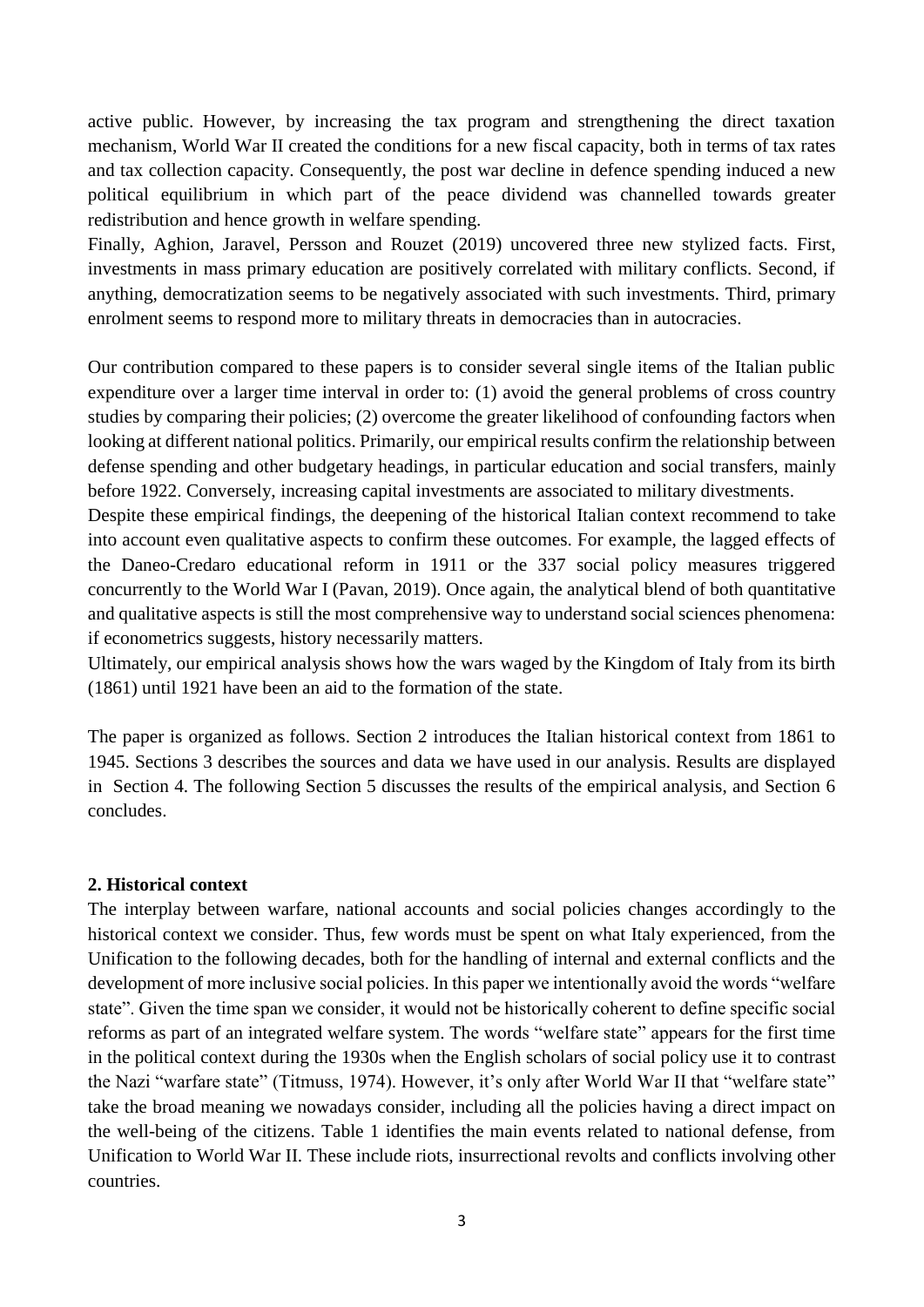#### See in Appendix Table 1 "Internal and external conflicts, 1861-1945"

Measuring the impact of each event on a macroeconomic level can be misleading: many conflicts are very close each other and they can differ a lot both for the length and the military commitment. However, we can consider wider group of conflicts according to the Italian political history. Thus, the empirical analysis takes into account three groups of events. The first group refers to 1862-96, that are the years covering the Right and Left wing governments ended with the defeat of Adua and the following resignation of the fourth government chaired by Francesco Crispi. The second group covers the years 1897-1922. These years include the intensifying social conflict at the end of the century and the so called "Giolitti era" preceding World War I. Finally the last group, 1922-45, starts with the march on Rome by fascists militants and it end with World War II. A brief overview of the Italian history is now crucial to explain each results within its political and economic context.

In 1861, the newly formed Italian state inherites all the debts by the former existing states before Unification. It takes almost eight years to reach the same accounting standards within all regions through Cambray-Digny law of 1869. Until 1876, despite the right wing economic policy focused on the balance budget, expenditures are significant. The ratio between public debt and GDP increases from 38.16% in 1861 to 105.05% in 1876 (Osservatorio CPI, 2020). On average, around 14% of GDP covers expenses in interests, defense and public order (Ciocca, 2020). These were high since the Unification due to the civil unrest and the pressure on the new national borders. Regarding domestic policy, the Reign of Italy faces the explosion of the riots in southern regions as a result of the increasing tax burden and against the power of the landlords class. The repression of the brigandage is formally enforced by the Pica Law between 1863 and 1865 but it engages almost ten years of military control: by the end of 1860's more than a half of the Italian army fought against 80.000 brigands (Rochat and Massobrio, 1978). Regarding foreign military policy, the Reign of Italy completes its process of Unification in the following years: in 1866 the treaties of the third war of independence against the Austrian empire led to the annexation of Veneto while in 1870 the victory over the Pontifical army ratifies the conquest of Rome.

The rise of the left wing party in 1876 changes the focus of the political economy. Protectionism is the answer to a growing globalised economy. Moreover, military spending became crucial in the rush to colonialism. This reaches one-fifth of the total public expenditure by the end of the century (Ciocca, 2020) due to the ruinous campaigns in Eritrea and in the Abissinia war. On the domestic side, the increasing prices of the essential goods and the stagnating economy led to riots across the entire country until the murder of the king Umberto I. The Italian governements, from Francesco Crispi (1893-96) to Saracco (1900-01), quells the domestic uprisings through a strong military intervention.

With the turning of the 20<sup>th</sup> century, Italy confirms its ambitions within the international stage. The Libyan war in 1911-12 bring to the administration of Tripolitanian and Cyrenaica before the outbreak of World War I. During these years the public expenditure increases from 17% (1913) to 40% (1918) of the GDP at current prices (Ciocca, 2020). It take seven years (1925-26) to get back to pre-war level of expenditure (Brosio and Marchese, 1986). At that time Italy is already Fascists, after the march on Rome in 1922. In the following years Mussolini strengthens the regime by special laws issued in 1925-26. These laws bans the right to strike and reinforce the role of national police in the public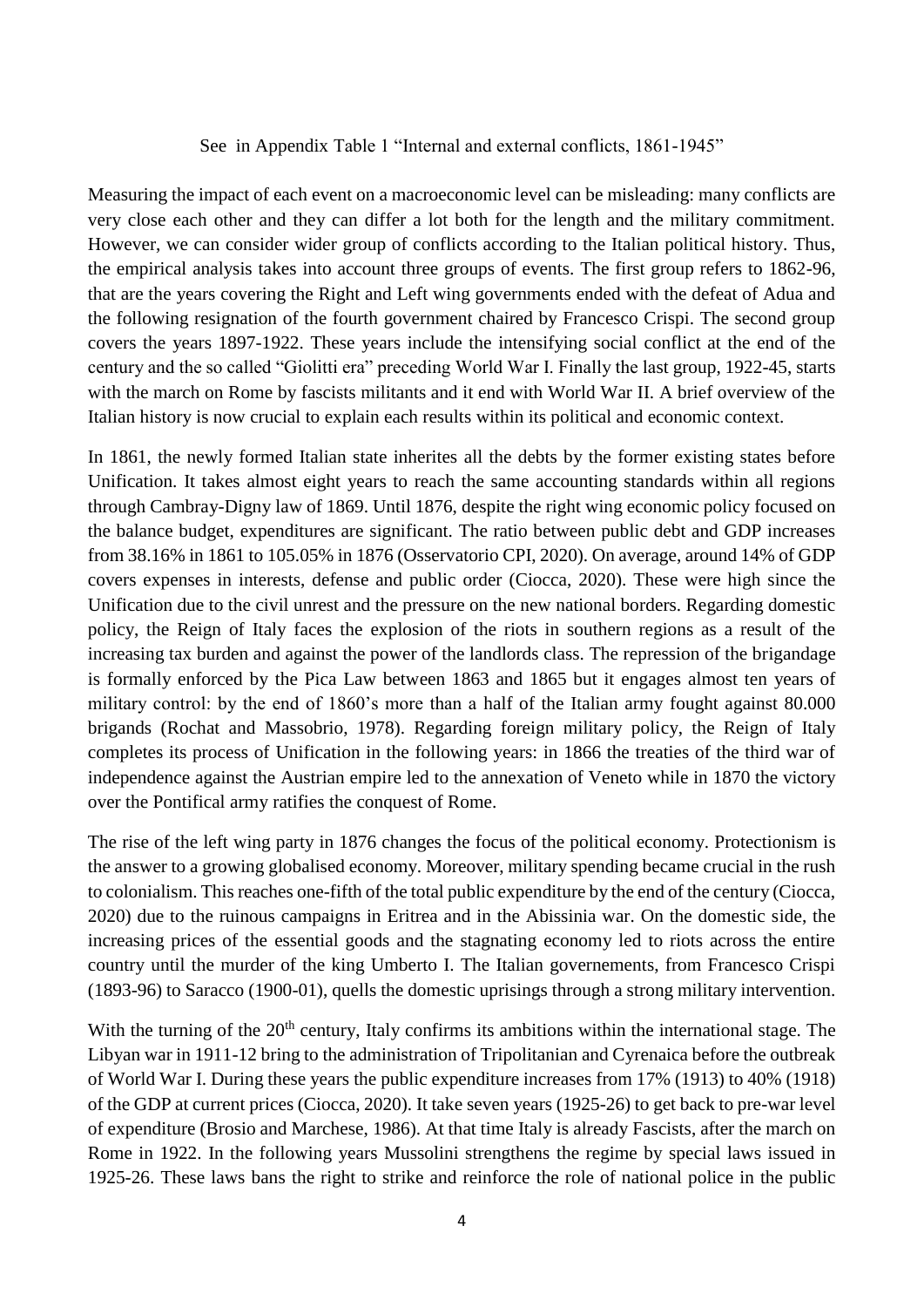control. The pressure from farmers and the Fascist propaganda directs the Italian foreign policy to the creation of a colonial empire in the African continent.<sup>3</sup> The results of this attempt led to the alliance with the Nazi Germany and the following collapse of World War II. The costs for Italy were huge: almost 450.000 dead, the decrease of 40% of GDP and the stock of physical capital below the 4% (Ciocca, 2020). An entire country needed to be rebuilt.

#### **3. Data and sources**

We use annual time series data of Italy's central government spending that include the years 1862– 1945. Data on specific economic and functional items of total government spending are at current prices. These are drawn from the series recently provided by Italy's State General Accounting Department  $(RGS, 2011)^4$ .

Specifically, we consider capital spending and transfers among the economic categories and the national defence and the expenditure in education and culture (excluding religion) among the functional categories. In particular, capital expenditure include goods, machinery and technicalscientific equipments directly paid by the State. Transfers count current transfers within general government and also capital transfers to general government, both to enterprises and to households. Spending refers to the total payments made in the year and have been obtained from the final budget of the state. From 1884 to 1964 Italy's fiscal year run from July  $1<sup>st</sup>$  to June  $30<sup>th</sup>$ . In our dataset, we changed this convention into the solar years by adding half of the expenditures made in two consecutive fiscal years and assuming an equal distribution of the expenditure over each fiscal year. All the variables are in nominal terms and computed as a share of nominal GDP. Regarding the GDP at current prices, we rely on the new series of Italy's national accounts provided by the Bank of Italy (Baffigi, 2015).

The trends in total spending are significantly influenced by military expenditure which up to the First World War weighs about 20% and is crucial for the completion of the unification of the country and for the colonial policy of Italy. During fascism, the gap between military and non-military spending is partially reduced, with the only exception of those years close to World War II.

In general, non-military public spending seems to experience a slow and steady evolution in the period preceding the First World War, which implies a significant stability of the tasks carried out by the state and of the social equilibrium of the period.

Regarding the composition of public sector expenditure by categories, capital expenditure is a relevant component, reaching an all-time high in 1887, accounting for 11.7% of total expenditure. This confirms what other historical studies<sup>5</sup> claim about the country's infrastructural effort after the unification. Although this cannot imply that public intervention made a decisive contribution to the economic development of the country and its industrialization, it is certainly an important element of the economic policy of the period and it confirms the political and social balance achieved of the time. During Fascism, capital investments are still a significant amounts of total expenditure, with a

1

<sup>&</sup>lt;sup>3</sup> In a recent paper Acemoglu et al. (2021) provide evidence that landowner associations and greater presence of local elites played an important role in the rise of Fascism.

<sup>4</sup> From 1862 to 1967, the reconstructions by economic and functional categories are based on the RGS volume (1969).

<sup>5</sup> See R. Romeo (1967) and A. Pedone (1967).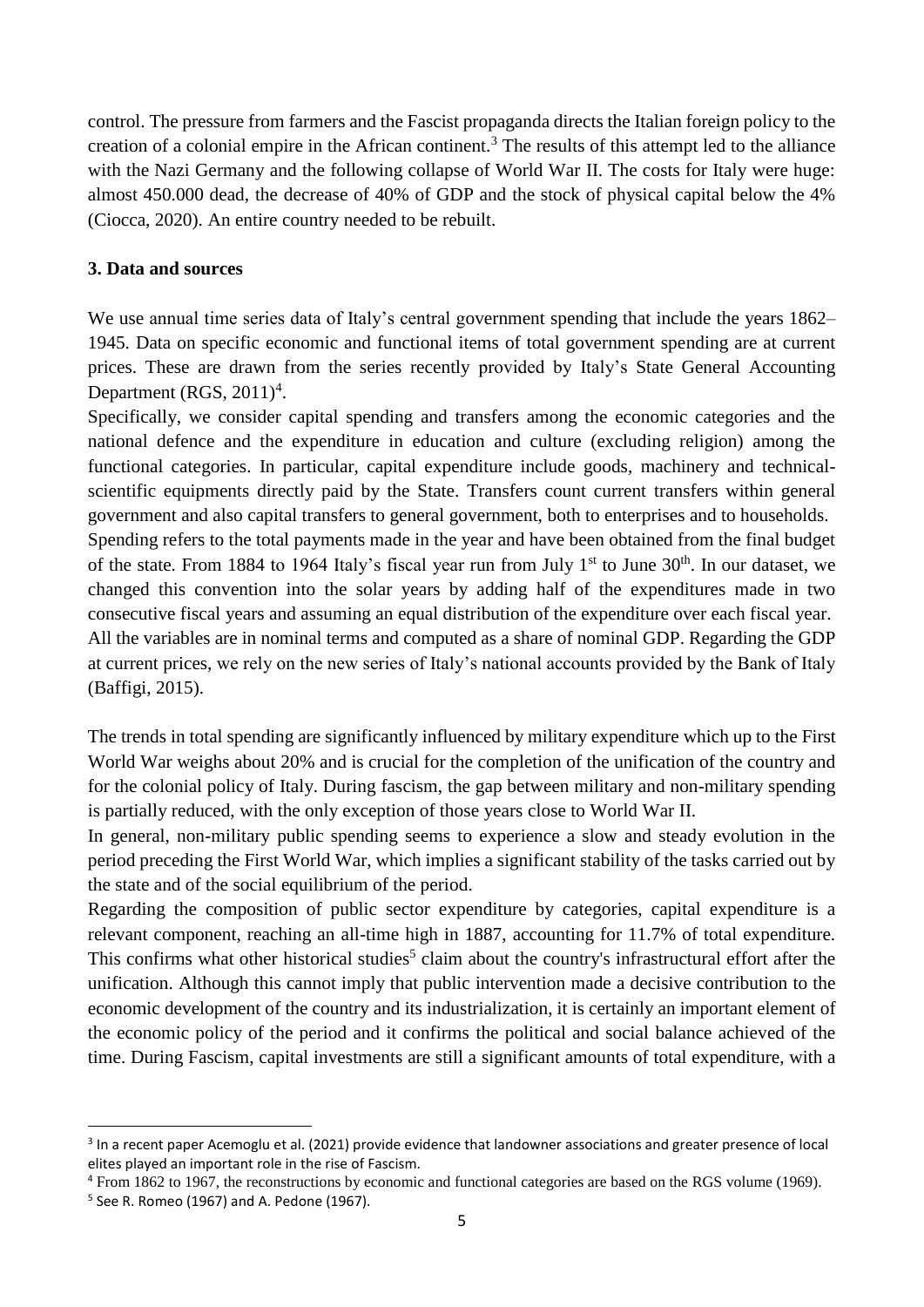peak in 1929, without however reaching the levels of the period 1884-1889. Moreover, as total public expenditure increases, capital expenditure raises its share over the GDP, approaching 5% in 1932.

Expenditure on education grows in real terms between 1862 and 1913 at a compound annual growth rate (CAGR) of 8%, strongly accentuating its weight with respect to total expenditure (from 1.6 to 4.9% ) and to GDP (from 0.2 to 0.8%). The compound CAGR in constant euros is, instead, 5.5% from 1919 to 1939 and 5.3% from 1926 to 1939. A comparison with other European countries, however, shows a lower public sector commitment over the same period.<sup>6</sup>

Redistributive expenditure (transfers to households) has an irregular trend. Instead of an obvious long-term growth trend as for education, we observe periods of decline in real terms for this component (especially in the first decade during the governments of the right wing party) and periods of strong growth.

Redistributive expenditure seems to respond to short-term needs. However the relevance of this component appears to be growing overall, although it is still modest in 1910 (less than 1% of GDP). In the following period, the redistributive expenditure is characterized by a jump at the end of the First World War and by a strong expansion in the years 1919-22; subsequently it is low until 1930 and then it starts to grow again. A temporary "displacement effect" connected to the war seems to emerge for this item. (See appendix: Figure 2, Ratio between single items of expenditure and GDP and Figure 1 Ratio between single items of expenditure and total expenditure).

Another variable is tax revenue relative to GDP. Time series has been reconstructed by aggregating three sources: from 1861 to 1865 this percentage is calculated on data from Repaci (1962); for the years 1866 to 1884 the source is Brosio and Marchese (1986); finally, the time series from 1885 to 1945 it is taken from Artoni and Biancini (2003).

Figure 3 ( See Appendix) shows the trend in revenues compared to GDP from 1861 to 1945 and also in this case the time series can be divided into 3 sub-periods. In the first, which runs from 1861 to 1914, revenues compared to GDP are on average 9.87. In this period, the State revenue essentially comes from four groups of taxes: monopolies, consumption taxes, taxes on the exchange of wealth and direct taxes. Direct taxes and consumption taxes guarantee the highest revenue compared to total revenue (Brosio and Marchese, 1986). The revenue is ensured by taxes imposed primarily on the popular masses, and among the most significant is the tax on the ground: this tax is introduced in 1868 and is calculated referring to cereals ground by the mills, thus hitting the bases of the popular nutrition (Salvatori, 1990).

The second period, which runs from 1915 to 1924, records an average value of revenues compared to GDP equal to 12.40. Tax revenues are distinguished between taxes on income and assets and indirect taxes. According to Artoni and Biancini (2003) "*The tax system of this period is in a line of absolute continuity with that formed in the post-unification period, which in its structure had certainly not incorporated the important changes in the economic structure of our country that occurred in the Giolitti period* "(p. 321).

In the third period, from 1925 to 1945, there is a reduction in tax revenues compared to GDP, the average value of which becomes equal to 11.81. The tax policy of this period is characterized by the introduction of some extraordinary taxes, a very frequent practice in the history of Italy. The extraordinary progressive tax on dividends of commercial companies, the extraordinary real estate tax, the extraordinary tax on the capital of joint-stock companies and the extraordinary tax on the

**.** 

<sup>6</sup> On the comparison between European countries see Pistoresi and Salsano (2020).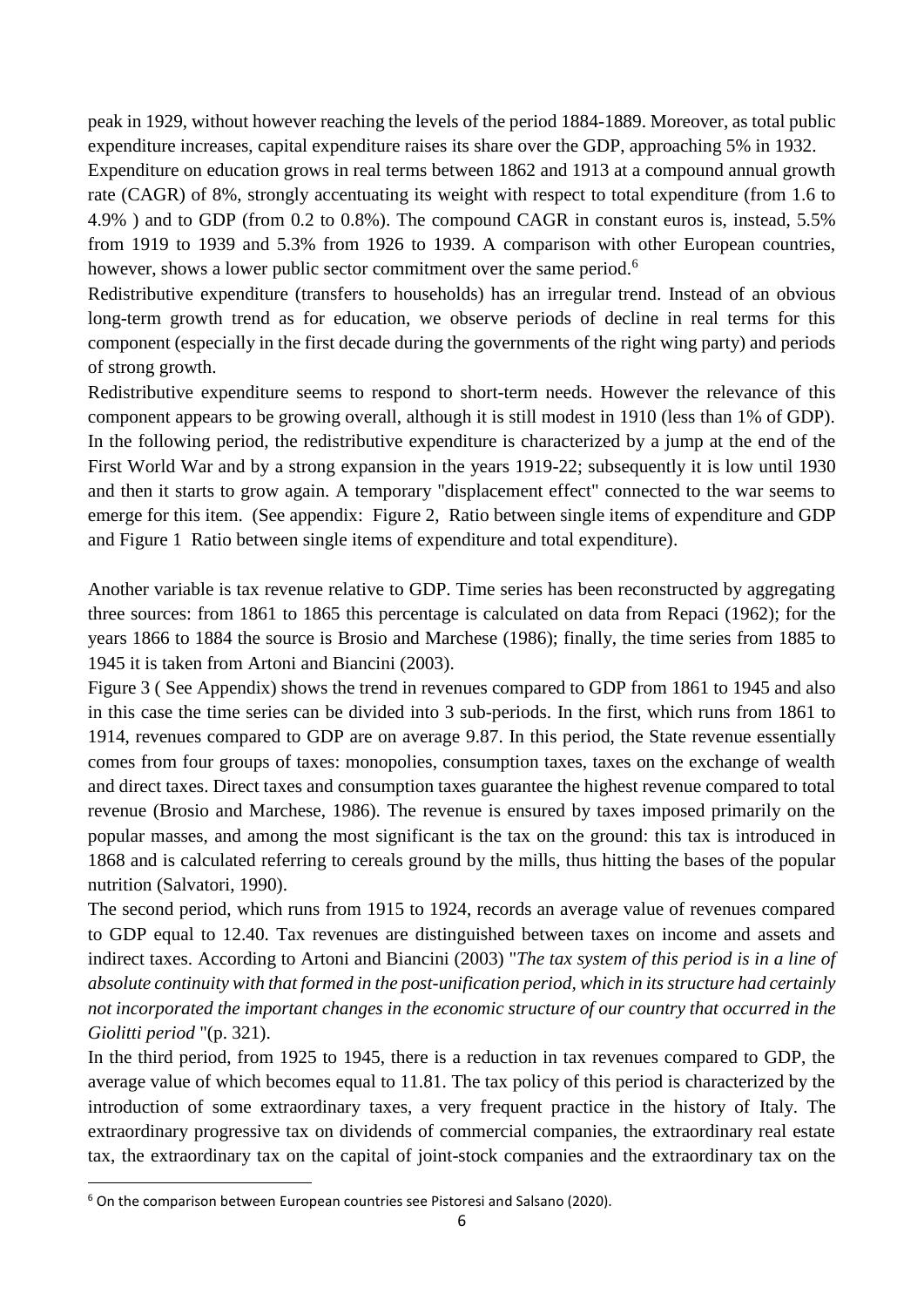capital of industrial and commercial companies are therefore established, to which, in 1939, ordinary tax on assets follows (Repaci, 1962).

#### **4. Empirical results**

Tables 2-5 shows several regressions of change in GDP share of public expenditure (different items) on the change in the share of defense expenditures. Specifically, we consider public expenditure in capital, education and transfers. By the government's budget constraint, increases in the share of public expenditures have to be accompanied by increases in the share of tax revenues or national debt, hence we also analyze the tax revenues behavior.

The empirical analysis takes into account three periods corresponding to the different groups of events mentioned in paragraph 2. All the regressions include a constant of which for brevity reasons we do not report the estimate. We also control for past economic fluctuations and past change in total population or different dependency ratios in order to check for autonomous forces contributing to the changes in public expenditure and tax revenues and reducing the omitted variable bias. Tables 2-5 do not report the estimated coefficients for the population and dependency ratio effects because they are always not statistically significant, however they are always included (see, the Notes of the tables).

In order to test for the possible existence of asymmetric effects of economic expansions and contractions on different items of the public spending, we introduce one period lagged Hodrick-Prescott cycle when this is positive and zero otherwise, i.e *CycleUp(-1)* and one period lagged Hodrick-Prescott cycle when this is negative and zero otherwise, i.e *CycleDown(-1)*. Lagged variables are used to reduce the endogeneity problems. Major changes in defense expenditure are associated with wars or war threats and can be reasonably assumed exogenous, as it is standard in fiscal policy analysis (e.g., Ramey 2011; Beetsa et al. 2016). We allow the impact of defense expenditure to differ depending on whether the share of defense expenditure goes up or down, in order to verify the possible existence of ratchets or asymmetric effects on the particular item of the public expenditure analysed. Thus, we introduce change in GDP share of defence expenditure when change is positive and zero otherwise (*∆DefUp)* and change in GDP share of defence expenditure when change is negative and zero otherwise *(∆DefDown)*. *F*-test are presented to support the existence of a significant asymmetric effects of defense. If the null hypothesis, that is the coefficients of the upward and downward movements in the share of defense are equal, is rejected, we present the regressions for the combined effect. A similar argument applies in testing the asymmetric effect of economic expansions and contractions on capital spending.

Table 2 analyses if defense spending exerts a statistically significant negative or positive effect on public expenditure in capital. Columns 1 and 2 suggest a significant inverse relationship over the period 1861-1896 (significance 1% level): when the GDP share of defense goes down, the GDP share of capital goes up, and vice-versa. This outcome is weaker (in size and significance 10%) when the whole period is considered (columns 5-6).

The regression in column 3 repeats the regression in column 1 for the period 1897-1922. It reveals a significantly negative coefficient on defense when its share goes down (significance at 5% level), implying an increase in the capital share, while there is no significant effect on the capital, when the defense spending goes up. *F*-test that the coefficients of the up and down movements in the share of defense are equal is rejected at the 1 percent level. Moreover, in this period the 36% of the variability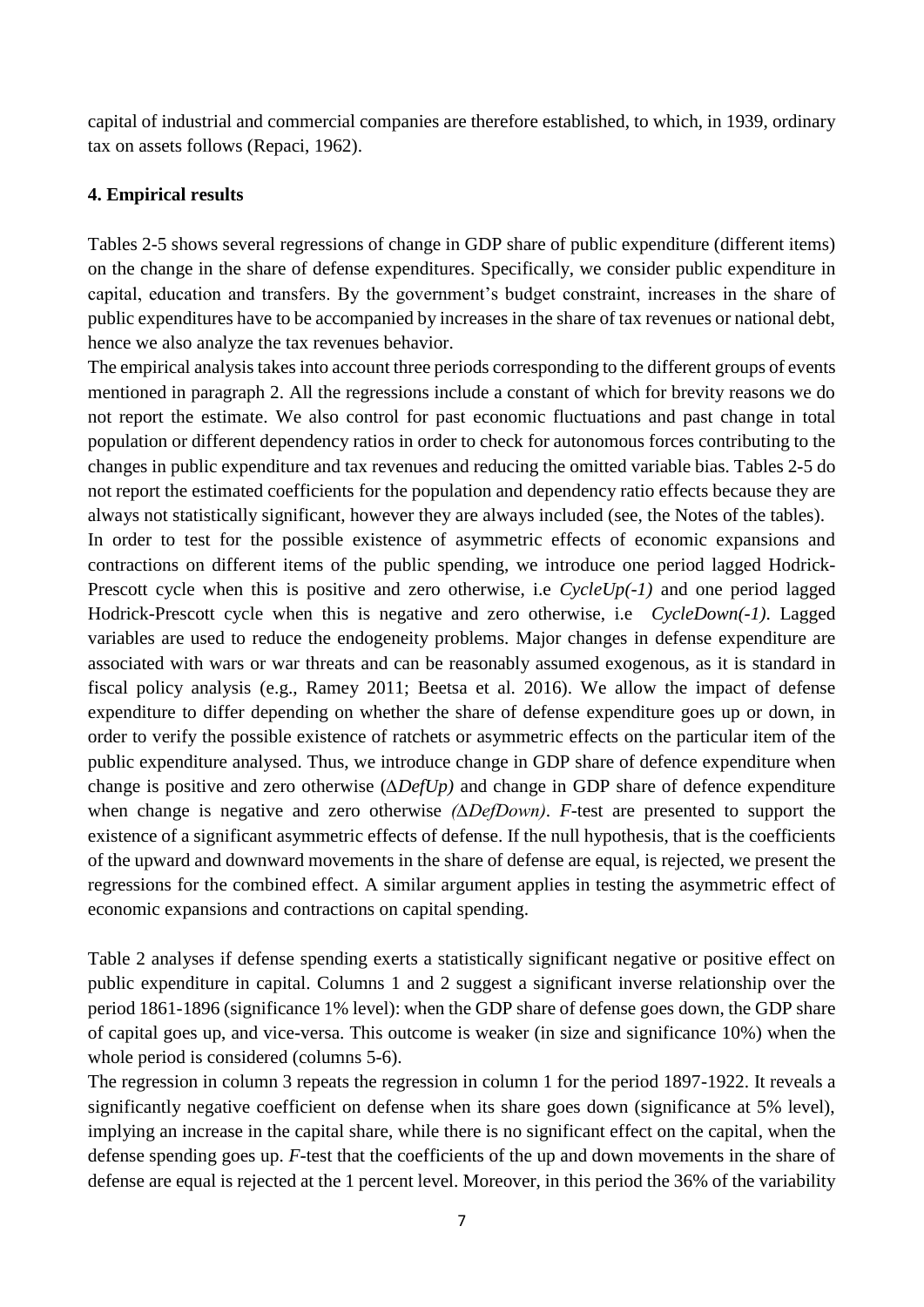of total public expenditure in capital is due to the change in defense. These findings support the existence of a significant asymmetric effect of defense on capital (significance 5%) during the period 1897-1922: wars do not seem to crowd out the investment in capital in this period, while disinvestment in defense induces an increase in capital expenditure.

All these results are obtained controlling for the past business cycle fluctuations. Specifically, there is evidence of a positive link between past upturns and downturns and positive and negative change in current capital expenditure. This outcome is coherent with the procyclical behavior of the revenues documented in table 4.

#### See in Appendix, Table 2 "Defense and capital"

Table 3 mainly describes a positive relationship between increases in defense and education spending (columns 3,4,7,8). This asymmetric relationship is statistically relevant (the F-test, where the coefficients of the upward and downward movements in the share of defense are equal, strongly conduces to rejects the null hypothesis) in particular over the period 1897-1922 (columns 3, 4). The variability of the expenditure in education is explained for more than 50% by changes in defense spending and business cycle fluctuations (adjusted  $R^2$ =0.54 and 0.53, respectively).

The link between past business cycle fluctuations and current investment in public education is positive: past expansionary phases correspond to an increase in the expenditure in education in the subsequent period and vice-versa, while wars seem to finance investment in education. The asymmetric effect of defense spending on education is not robust in the subsample 1922-1945: in this period the symmetrical positive relationship between defense and education is only relevant at 10% significance level. Furthermore, the relationship seems worse described as the goodness of the model worsens (adjusted  $R^2 = 011$ , column 6). This deterioration is also reflected in the regression over the entire period (adjusted  $R^2 = 0.22$ , adjusted  $R^2 = 0.23$  in columns 7-8 respectively). Thus, mainly the sub-period 1897-22 drives the result over the entire time span.

#### See in Appendix, Table 3 "Defense and education"

Table 4 focuses on the effects of the defence spending on tax revenues. Over the years 1863-1945, changes in GDP share of defence expenditure are positively linked to the tax revenues (column 8) and this result is significant at the 5% level. This seems led by the relevance of the relationship between these two variables in the period 1863-1896 (column 2), significant at 1% level: for positive changes in defense the tax revenues decreases, while this is not statistically significant for negative changes in defense spending. This outcome is not robust for 1897-1922 and 1922-1945.

Regarding business cycle, revenues are pro-cyclical over the entire period and in the subsamples 1861-1896 and 1922-1945 (columns 2,6,8), increasing in expansion phases and decreasing in recessive phases (1% significance level). In the period 1897-22, this procyclicality is asymmetrical: during boom phases, revenues significantly increase (1% significance level) and do not fall in recession phases (columns 3,4).

See in Appendix, Table 4 "Defense and tax revenues"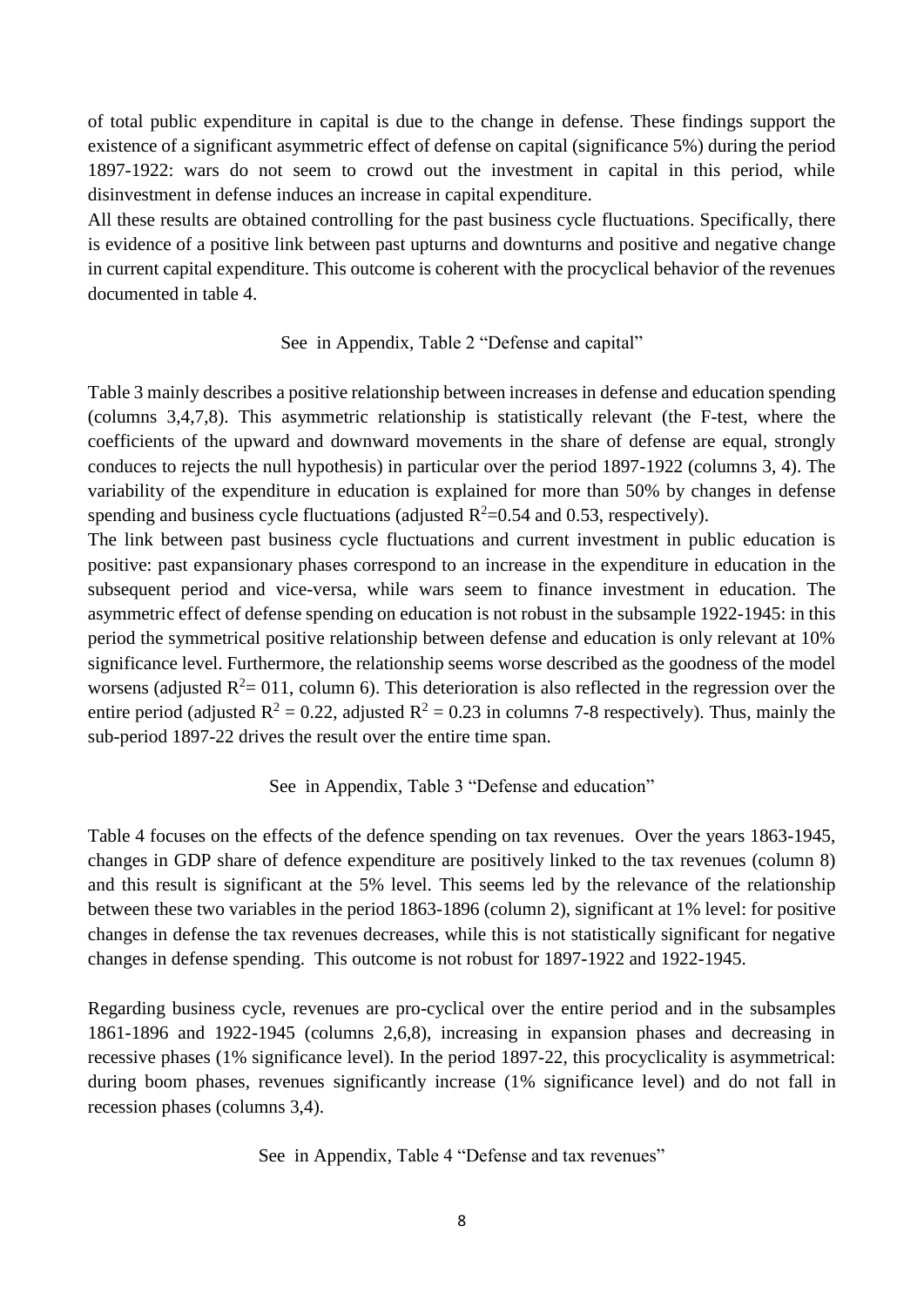Table 5 shows that defense spending is positively and significantly related to public expenditure in transfers until 1922 (columns 2 and 4): when the GDP share of defense goes up (down), the GDP share of expenditure in transfers goes up (down). This finding is supported by the *F*-test that the does not reject the null hypothesis stating that the coefficients of the upward and downward movements in the share of defense are equal (1 percent level). This link is particularly strong and significant (1 percent level) in the period 1897-1922, where more than the 55% of the variability in transfers is due to defence changes and expansions in economic activity (adjusted  $R^2 = 0.57$  and adjusted  $R^2 = 0.59$ in columns 3, 4 respectively).

Note that transfers increase when the past business cycle is positive (positive relation) and also when the past business cycle is negative (negative relation). Thus, transfers have a compensatory role during recessive phases over the entire period (column 7). This outcome is coherent with the procyclical behavior of the revenues documented in table 4.

See in Appendix Table 5 "Defense and transfers"

### **5. Discussion**

After the political Unification in 1861, the Italian government needs to provide a central administration to the newborn country. This involves regulatory aspects as much as the infrastructures and the creation of a national army, and other choices of public policies aimed at the creation of a modern state. (Plebano 1900).

Our analysis of the relationship between military spending and the other budgetary heading it is now discussed and interpreted in the light of the historical context of those years.

### *Capital*

Considering the entire period 1863-1945, we find evidence of an inverse relationship between military spending and investments in capital (Table 2), when the GDP share of defense goes down, the GDP share of capital goes up, and vice-versa. The comparison across different sub-periods reveals that the effect on the capital is more pronounced, when the defense spending goes down until the 1922. In particular, during the years 1897-1922 positive changes in defense do not significantly crowd out the investments in capital spending, while divestments in defense are associated with a significant increase in the investments in capital.

This result supports the predominant historiographical position (Romeo, 1967; Brosio and Marchese, 1986) stating that the Italian liberal ruling classes allocated most of the available resources into public infrastructure in order to modernize the state, even by decreasing military spending in some cases. The "great jump" of the Italian economy, according to Gerschenkron hypothesis (1955), leans on this new context where, in addition, the new structure of the banking system (mutual banks), stimulated capital investments in some industries, such as textile and mechanics. In addition, the adoption of suitable national policies - i.e. public subsidies and protectionist measures - fostered the capital accumulation within the Italian economy (Ciccarelli, Proietti 2013).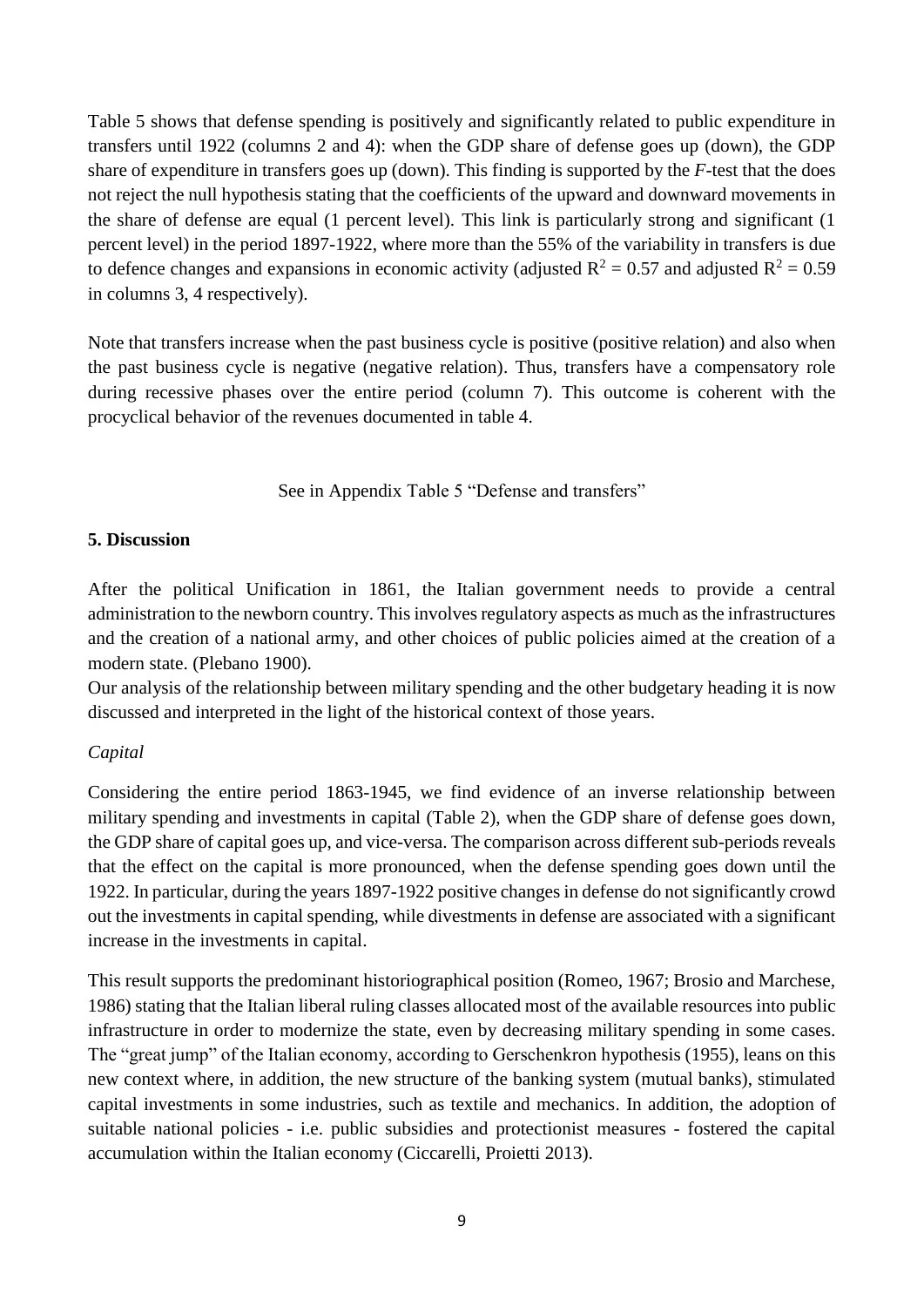The role of the past business cycles is significant over the entire period: past expansionary phases lead to increases in current capital expenditure, while during economic downturns the expenditure declines.

#### *Education*

The empirical results (Table 3) point out a positive relationship between defence and the national expenditure on education, especially during the period 1897-1922. These confirm what other authors (Aghion et al. 2019, Obinger and Petersen, 2015) show for different countries. However, the causal effects of war involvements in mass schooling must be discussed referring to the specific historical context.

In the new-born Reign of Italy the census of 1861 records an illiteracy rate of 78% (Dal Passo and Laurenti, 2017). The adoption of Casati Law immediately after Unification simply marks the distinction between primary and secondary education, without significant improvements: still in 1871 illiteracy involves the 73% of the Italian population. Mass schooling is not on the political agenda. The first attempt to spread education to the masses come with the following Coppino Law in 1877. Primary school becomes compulsory for the first three years while sanctions are disposed for defaulting. During these years the investments in education follow the slow building of a centralised State.

The "Giolitti era" marks a new political course after the violent riots at the end of the century. Socialist and Catholics are the main actors discussing the need for reforming the national education system. The debate led to Orlando law in 1904. This act extends the compulsory schooling until the age of twelve, including four years of primary school and an examination for the admission to the middle school. Otherwise, there is the chance to attend a two-years course for professional activities. At the same time the law establishes night school and school care for lower social classes. The following law n. 383 in 1906 enforces the compulsory schooling for Southern Italy, including Sicily and Sardinia. Three years later the parliamentary inquiry led by Camillo Corradini in 1909 underlines the need for a more effective public intervention (Dal Passo and Laurenti, 2017). Thus, due to the Daneo-Credaro law in 1911, the central government starts to directly manage the municipal schools, leaving to regional capitals the direction of schools within the metropolitan area. Before the outbreak of World War I, in January 1914 the law n. 27 defines the first school programmes for the pre-primary education. It is the completion of the set of reform of the Liberal governments before Fascism. The correlation between World War I and expenditure in education can be explained here as a results of the lagged effects of the rollout of this acts. More generally, these reforms follow the growing industrialization of the country requiring a new set of basic skills, mostly the technical ones.

After World War I, Fascist party takes the power in 1922 emphasizing the centralization process. Mussolini and his ministers aim to replace the democratic institutions defining a new cultural and political course. This affects all the institutions, including schools and education. The first result is the reform introduced by the fascist education minister, Giovanni Gentile, in 1923. Despite the extent of compulsory schooling to the age of fourteen, results were not significant (Dal Passo and Laurenti, 2017). However, the reform substantially marks the distinction between high school (*licei*) and professional schools. High schools become the introductory course to University, while professional schools provide different curricula referred to the main productive sectors. The following law Bottai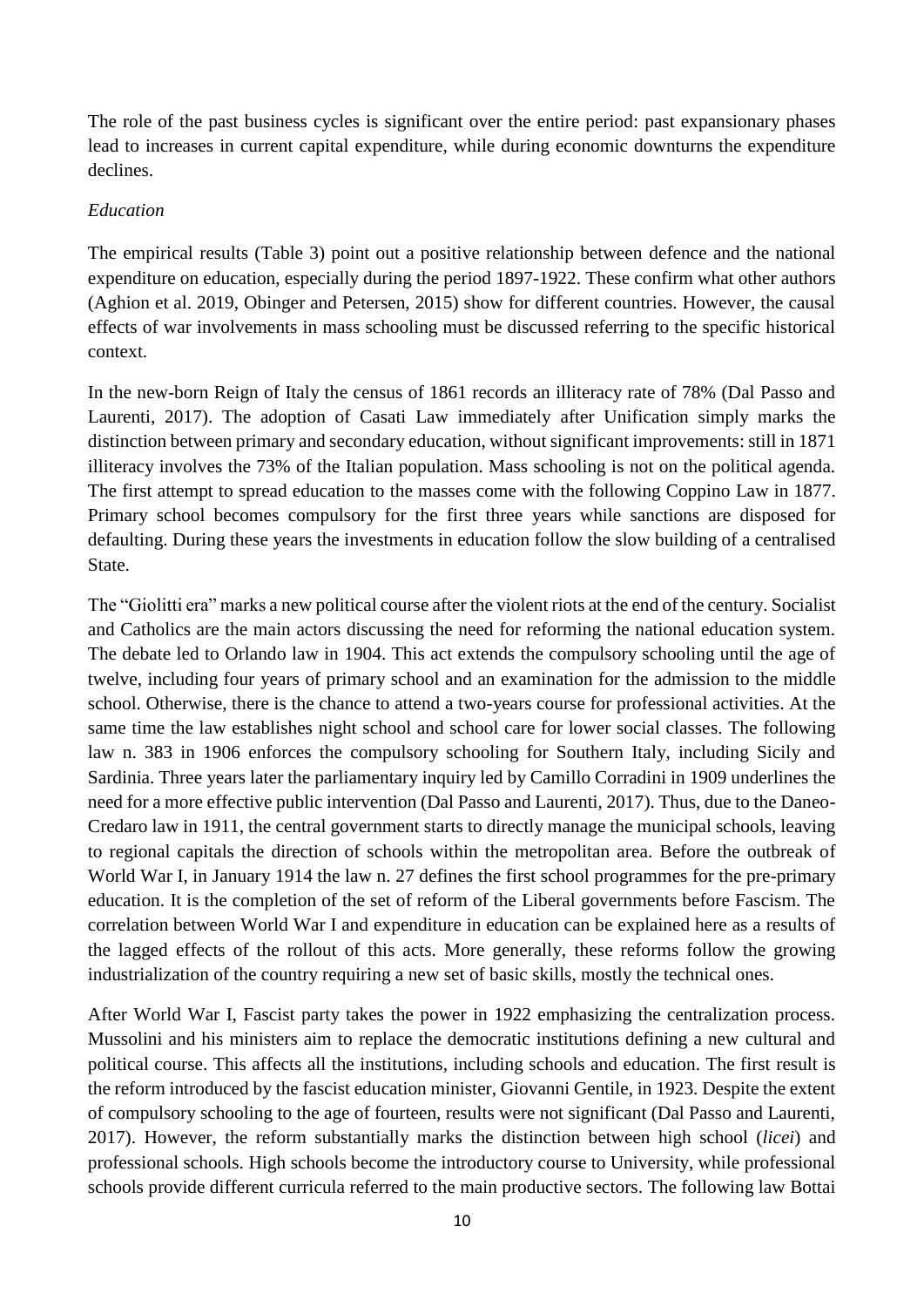in 1940, also known as *Carta della Scuola*, rules professional schools curricula both for minor occupations and for skilled labor required by the large-scale industry. The outbreak of World War II and the fall of Fascism suspend any kind of intervention in education until the new Constitution in 1948.

## *Transfers*

Alike education, social transfers have a positive correlation with military spending, as stated by Table 5. Defence spending is positively related to public expenditure in transfers until 1922: when the GDP share of defense goes up (down), the GDP share of expenditure in transfers (down). This link is particularly strong in the period 1897-1922.

In particular, transfers increase when the past business cycle is positive (positive relation) and when the past business cycle is negative (negative relation). Thus, transfers have a compensatory role during recessive phases over the entire period. This outcome is coherent with the procyclical behavior of the revenues shown in table 4.

A branch of recent literature confirmed the causal link between wars and social measures (Obinger, Petersen and Starke, 2018; Moses, 2018). Once again, quantitative results must be compared to the historical facts to avoid examples of misleading correlation as in the case of education.

Until World War I, Italy does not have a structured welfare system, as noticed in the other European countries. In 1914 only 4.8% of population is covered by measures of social protection and just the 1.56% of government spending is allocated to welfare measures (Pavan, 2019). The first period we consider in the analysis (1862-1896) is lacking in effective reforms, with a few exceptions. The care for the poor, that is recognized as a charitable endeavour, is formally admitted in 1862 with the law n. 753, also known as "Rattazzi law" by the name of the Minister of the Interior that issued it. The law allows municipalities to optionally establish charity congregations supporting the already existing *Opere pie*. The congregations become mandatory only almost thirty years later with "Crispi law" issued in 1890, as an evidence of the slow evolution of social care system. In particular, the role of Catholic church is still prominent in this field. The Rattazzi and Crispi laws are the main social care reforms in the period together with the institution of "*Cassa Nazionale per gli Infortuni sul Lavoro*" in 1883, an insurance institute against work accidents. Even in this case it is not easily evident the correlation between military expenditure, according to Table 1, and this tiny set of reforms.

Instead, the following period, 1897-1922, introduces an extensive program of reforms, especially during the years of the Great War. This is confirmed by the 337 measures about the social sphere, from old-age pensions to unemployment benefits, issued by October 1919 (Pavan, 1919). The first evidence of the changing course is the establishment of the Ministry of Military Assistance and War Pensions in November 1917. This new authority covers the pay out of pensions to veterans, the financial support for the families of soldiers and the assistance for injured and disabled (Pavan, 2019). Following the same path, the Ministry of Treasure Nitti, in December 1917, introduces free life insurance policies for enlisted men, officers, children (both natural and legitimate) and for parents. The social measures of these years affect also the other side of population which was indirectly involved in the war. In August 1917 Boselli administration introduces the mandatory accident insurance coverage for farm-workers, involving about nine-millions individuals. For the first time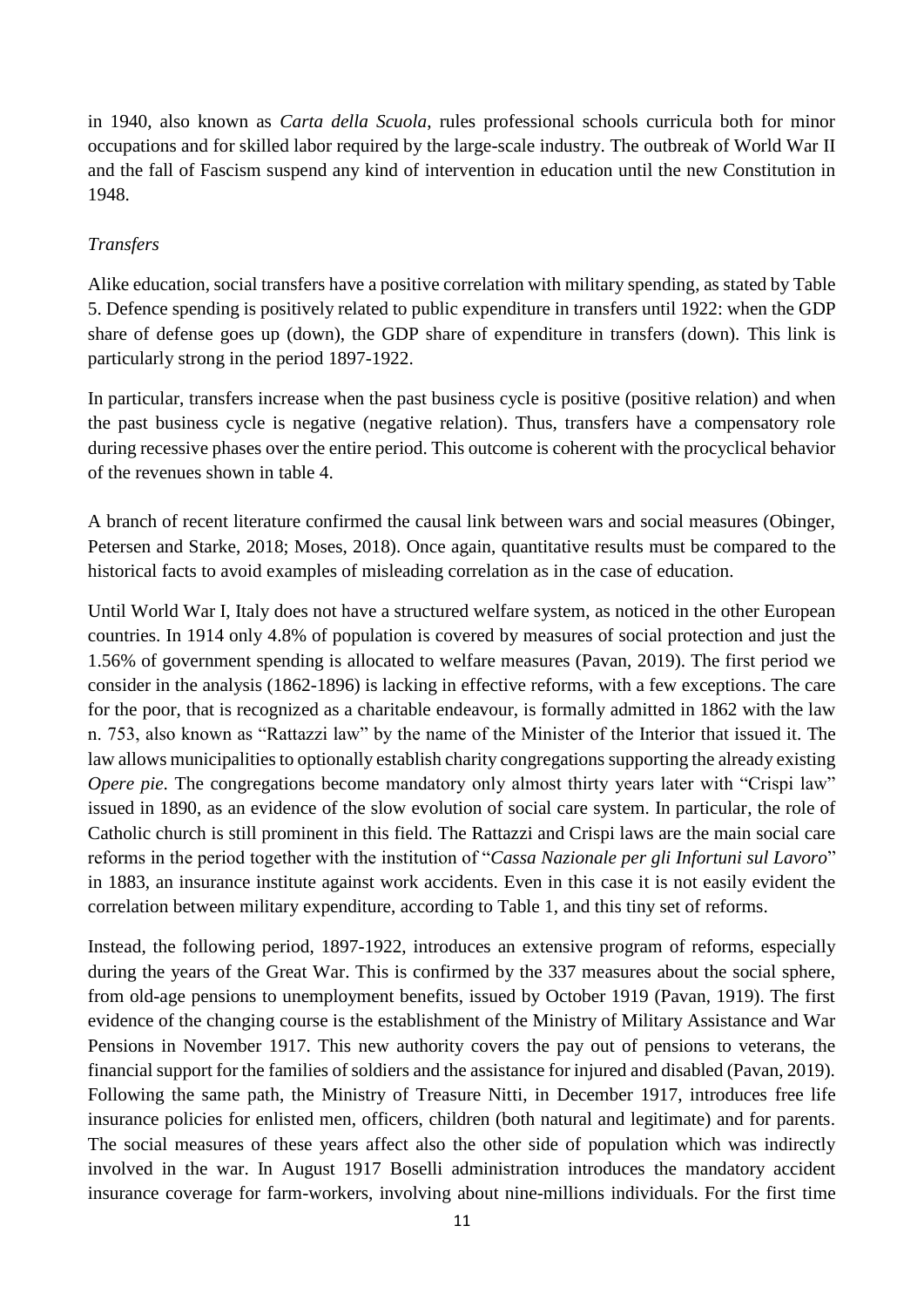Italian government recognises a *de iure* right to a professional category. At the end of the war, the decree n. 603 of April 1919, introduces the possibility of an old-age pension for about twelve million workers (Pavan, 2019) including white collars, shopkeepers and farm workers. By the end of the same year, Nitti administration issued a program for mandatory unemployment insurance for both agricultural and industrial workers. It is the stand for a structured and modern welfare state. The Great War, according to Pavan (p. 864, 2019), "triggered an acceleration involving a brief but intense series of reforms which […] brought the country into line with the rest of Europe".

The advent of Fascism in 1922 changes the course of social policies inherited from the previous governments. The symbol of this change is the removal of the Ministry of Labor and Social Insurance early in 1923, three years after its creation by Nitti administration in 1920. This opens a series of small reforms that erase part of the achievements made by Liberals: from the removal of mandatory old-age insurance and disability for the sharecroppers to the suspension of yearly contribution to unemployment insurance. A course that can also explain the results in the empirical analysis.

#### *Tax revenues*

Military spending and tax revenues are positively related. This outcome is not robust during the period 1897-1922 (Table 4), that is a positive change in GDP share of military expenditure corresponds negative change in GDP share in tax revenues.

This result implies that in order not to decrease the level of total expenditure, there has been a redistribution in the individual items of expenditure with increases in some items and decreases in others or that there has been a financing of expenditure through an increase in the public debt, which occurred. Indeed, the ratio between public debt and GDP since 1891 remained around 100% to reach in 1897 (119.4%) and in 1921 (158.4%)

The result reasonably suggests the Great War as the main determinant for the need of revenues, especially during the recovery years.

Despite this leap-and-fall during the WWI years, the trend of the tax revenues is coherent with the trend of public expenditure for most of the years from the Unification to the turning of the century (Brosio, Marchese 1986). The first Italian governments attempt to increase tax revenues by collecting at most the 10% of the national wealth in order to heal public finances (Manestra 2010). This target is inspired by the liberal policies and it remains in place until the break of WWI and the following regressive system of taxation adopted by fascists regime.

### **6. CONCLUSIONS**

Several studies, mainly looking to cross-country data, proved the existence of a link between wars public spending and state building. This paper analyses the relationship between military spending and the expansion of other governmental budgetary heading and tax revenues from the Unification of Italy (1861) up to the end World War II.

Despite econometrics suggests a relationship between defense and public expenditure on education, investments in capital and social transfers, the historical context give us relevant hints on the possible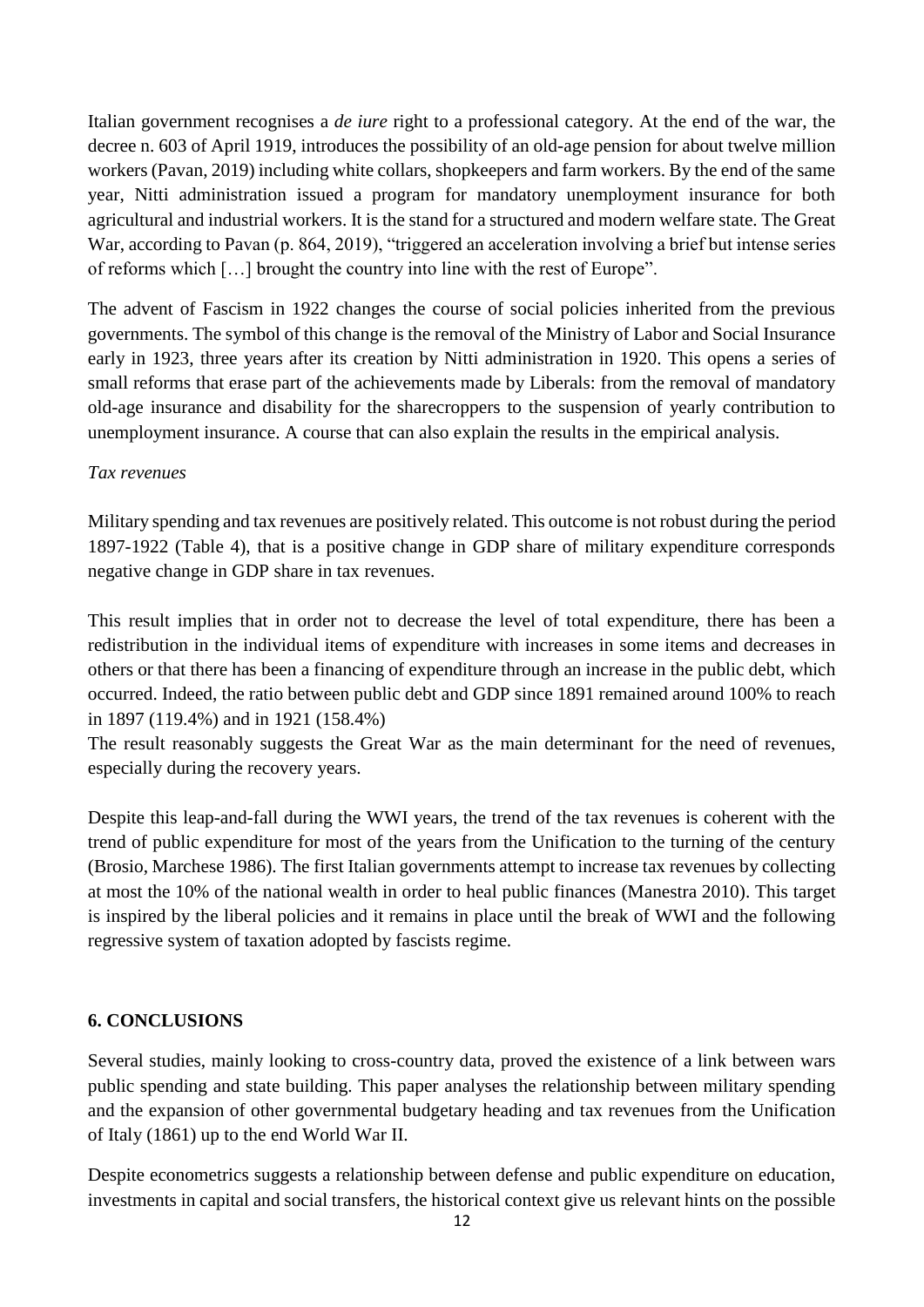explanation of the empirical evidence. In particular, the adoption of specific economic policies seems to be the relevant reasons to the effects captured by the econometric models, confirming the need to focus on singular national cases. This approach allows to overcome the forced interpretations of such different national contexts and it underlines the crucial role played by the descriptive analytical tool of history. Once again, the combination of the quantitative analysis and the historical reconstruction appears as the proper methodology to avoid simple conclusions and misleading interpretations of economic questions. The underlying hint of the paper is that for Italy, the war conflicts of the period 1861-1921, mainly external wars not fought on the Italian territory, played a role in terms of social harmonization, development of state infrastructures and finally of driver of educational innovation on the population. In fact, the military expenditure incurred in the period 1861-1921 generated a positive externality which manifested itself in a general modernization of the country and its institutions. The case of Italy indicates that military imperatives had key impacts on nascent democracy and economic development. This results of our analytic narrative are consistent with the thrust of the theoretical literature about nation building through wars described in the previous sections.

#### **References**

Acemoglu, D.(2005) "Politics and Economics in Weak and Strong States." Journal of Monetary Economics vol. 52, pp. 1199–1226.

Acemogluu, D.(2010) "Institutions, Factor Prices, and Taxation: Virtues of Strong States?" American Economic Review Papers and Proceedings vol. 100 pp. 115–19.

Acemoglu, D., De Feo, G. De Luca G. and Russo G, (2021) "War, Socialism and the Rise of Fascism: An Empirical Exploration", forthcoming in The Quarterly Journal of Economics

Aghion P., Jaravel X., Persson T. and Rouzet D. (2019) "Education and Military Rivalry", *Journal of the European Economic Association*, vol. 17., n. 2, pp. 376-412

Balassone F., Francese M. and Pace A. (2013) "Debito pubblico e crescita economica", in Toniolo G. (ed.) *L'Italia e l'economia mondiale dall'Unità ad oggi*, Marsilio, Venezia

Besley, T., and T. Persson. (2008) "Wars and State Capacity." Journal of the European Economic Association vol.6, pp. 522–30.

Besley, T., and T. Persson. (2009) "The Origins of State Capacity: Property Rights, Taxation, and Politics." American Economic Review vol. 99, pp. 1218–44

Beetsma, R., Cukierman A, and Giuliodori M. (2016). "Political Economy of Redistribution in the United States in the Aftermath of World War II--Evidence and Theory." American Economic Journal: Economic Policy, vol. 8 pp. 1-40.

Brosio G., Marchese C. (1986), *Il potere di spendere. Economia e storia della spesa pubblica dall'Unificazione ad oggi*, Il Mulino, Imola

Ciccarelli C. and Proietti T. (2013), "Patterns of Industrial Specialisation in Post-Unification Italy", Scandinavian Economic History Review, vol. 61, n. 3, pp. 259-286.

Ciocca P. (2020) *Ricchi per sempre? Una storia economica d'Italia*, Bollati Boringhieri, Torino Dal Passo F. and Laurenti A. (2017) *La scuola italiana. Le riforme del sistema scolastico dal 1848 ad oggi*, Novalogos, Aprilia

Dincecco M., Federico G. and Vindigni A. (2011), "Warfare, Taxation, and Political Change: Evidence from the Italian Risorgimento" Journal of Economic History, vol. 71, pp.887-914.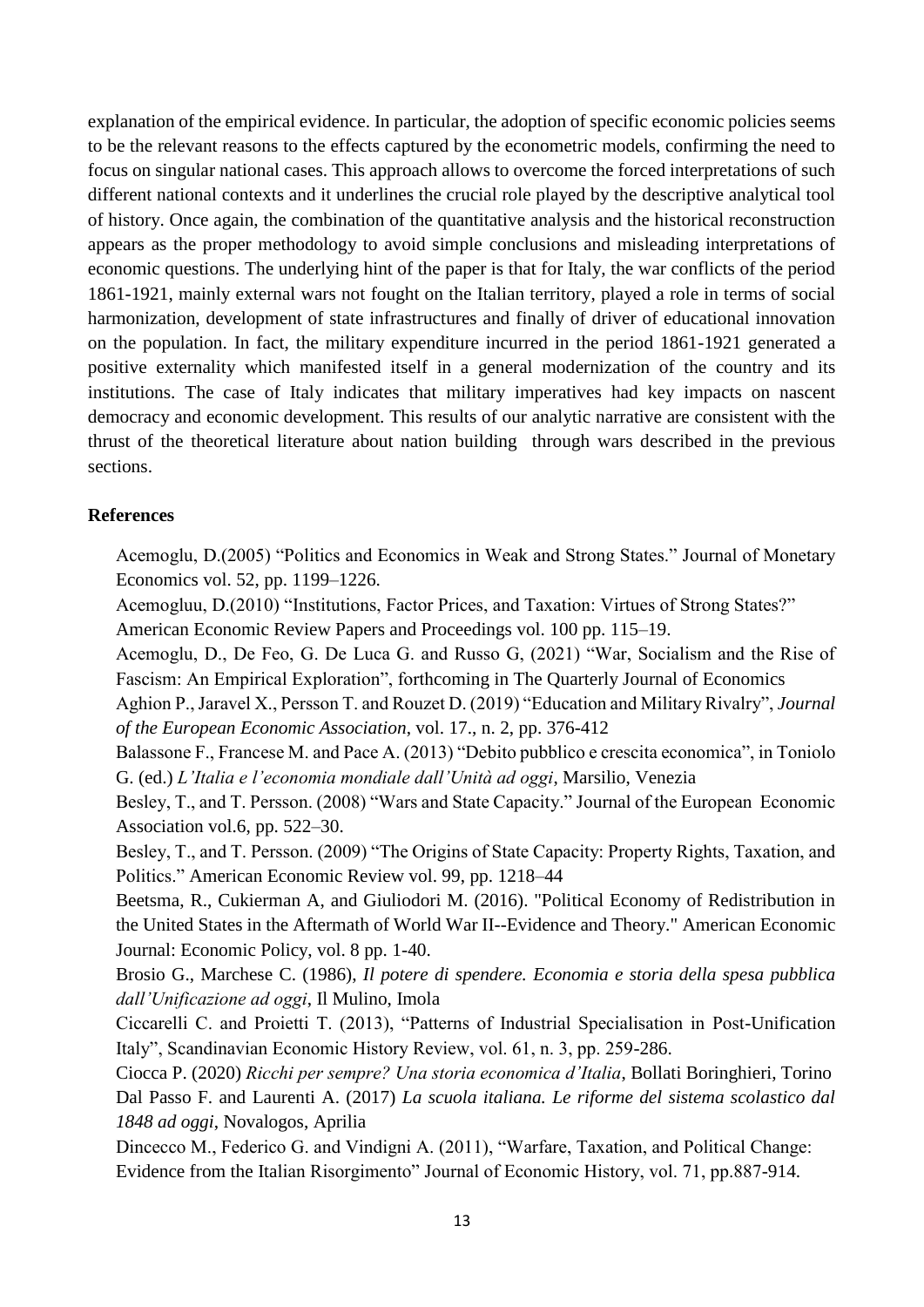Gerschenkron A. (1955), "Notes on the Rate of Industrial Growth in Italy, 1881-1913", Journal of Economic History, vol. 15, n. 4, pp. 360-375

Manestra S. (2010), "Per una storia della tax compliance in Italia", in *Questioni di Economia e Finanza - Occasional Papers*, n. 81, Banca d'Italia, Roma Moses J. (2018), *The first modern risk. Workplace accidents and the Origins of European Social states*, Cambridge UP, Cambridge

Obinger H. and Petersen K. (2015), "Mass Warfare and the Welfare State - Causal Mechanism and Effects", *British Journal of Political Science*, vol. 47, n. 1, pp. 203-227 Obinger H., Petersen K., Starke P. (2018), *Warfare and Welfare. Mili- tary Conflict and Welfare State Development in Western Countries*, Oxford Up, Oxford

Osservatorio CPI (2020), *I numeri della finanza publica dal 1861 a oggi*, risorsa online: https://osservatoriocpi.unicatt.it/cpi-archivio-studi-e-analisi-i-numeri-della-finanza-pubblicadal-1861-a-oggi, consultata in data 7/09/2020

Pavan I. (2019), "War and the Welfare State: the Case of Italy, from WWI to Fascism", *Historia Contemporanea*, vol. 61, pp. 835-872

Peacock, A., and Wiseman J. (1961), The Growth of Public Expenditures in the United Kingdom. Princeton: Princeton University Press

Pedone, A (1967) Il bilancio dello Stato e lo sviluppo economico italiano 1861-1965, Rassegna economica vol.2 pp.285-341.

Pistoresi B.and Salsano F., (2020) Italian Spending on Education: a Long-Term Perspective ADVANCES IN MANAGEMENT AND APPLIED ECONOMICS, SCIENPRESS vol. 10(5), pages 1-15.

Plebano A. (1900), *Storia della finanza italiana nei primi quarant'anni dall'unificazione*, Roux e Viarengo, Torino.

Rochat G., Massobrio G. (1978), *Breve storia dell'esercito italiano dal 1861 al 1943*, Piccola biblioteca Einaudi, Bologna

Ramey, V. (2011), "Identifying Government Spending Shocks: It's All in the Timing." Quarterly Journal of Economics vol. 126 pp. 1–50.

Repaci F. A., (1962), La Finanza pubblica italiana nel secolo 1861-1960, Zanichelli: Bologna.

Rockoff, H. (1998) "The Peace Dividend in Historical Perspective" *The American Economic Review*, Vol. 88, No. 2, Papers and Proceedings, pp.46-50.

Romeo, R (1967) Breve storia della grande industria in Italia. Cappelli, Firenze.

Titmuss R. (1974), *Social Policy*, Allen & Unwin, London.

Smith, R. (2020), "Debt, deficits and defence: the UK experience 1700-2016". *Defence and Peace Economics* vol. 31, pp.414-422.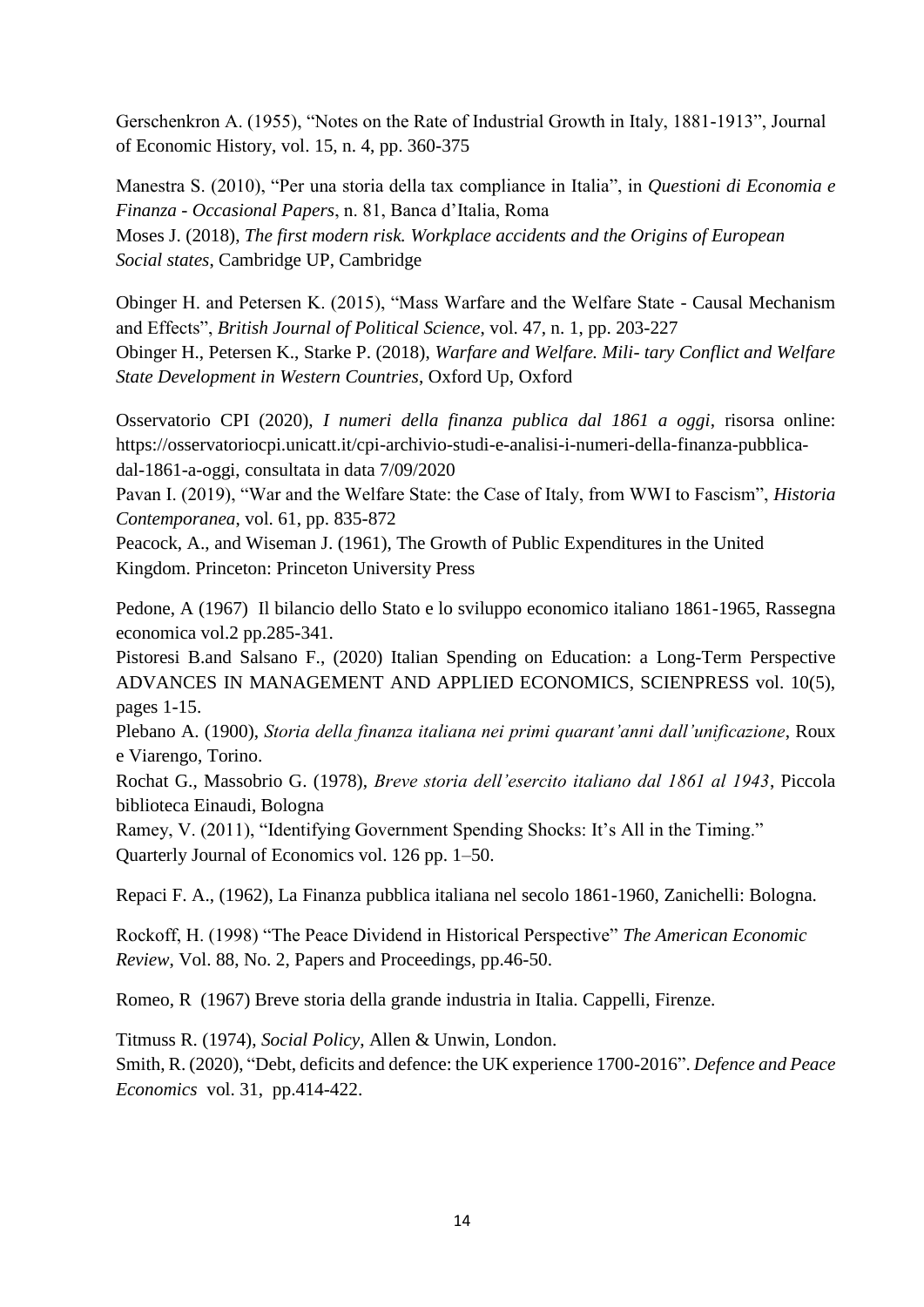# **APPENDIX**



Figure 1: Ratio between single items of expenditure and total expenditure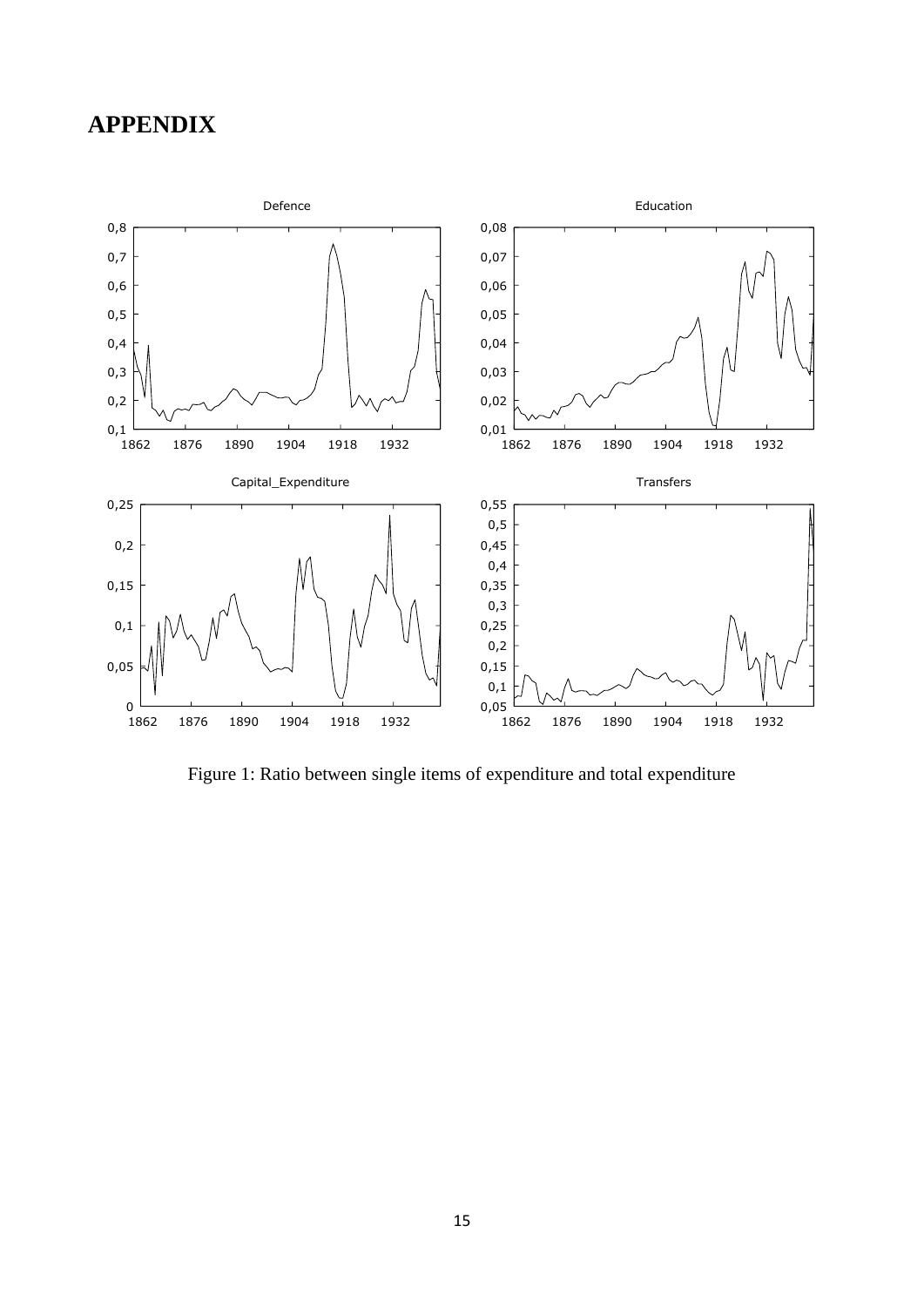

Figure 2: Ratio between single items of expenditure and GDP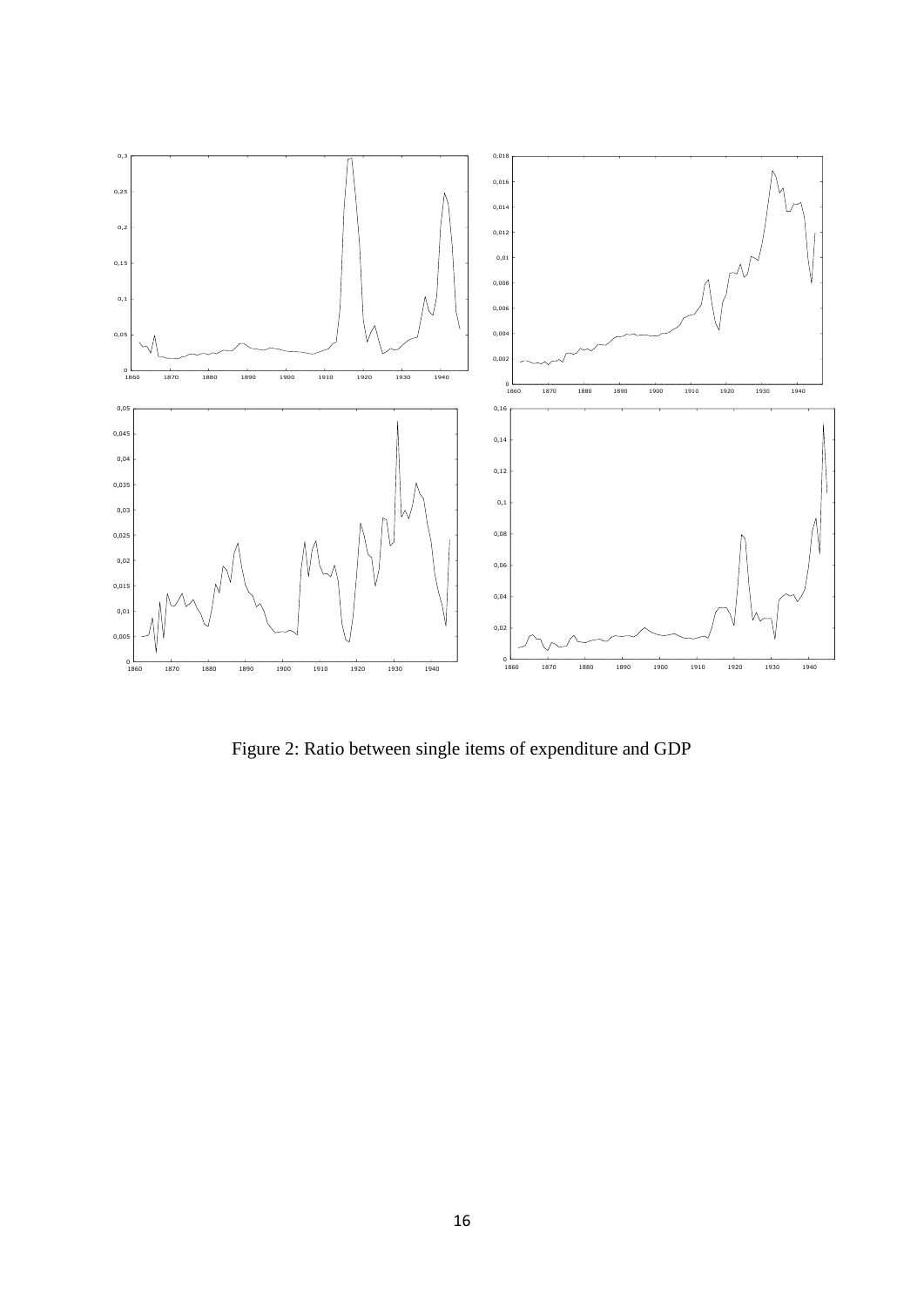

Figure 3: Ratio between Revenue and GDP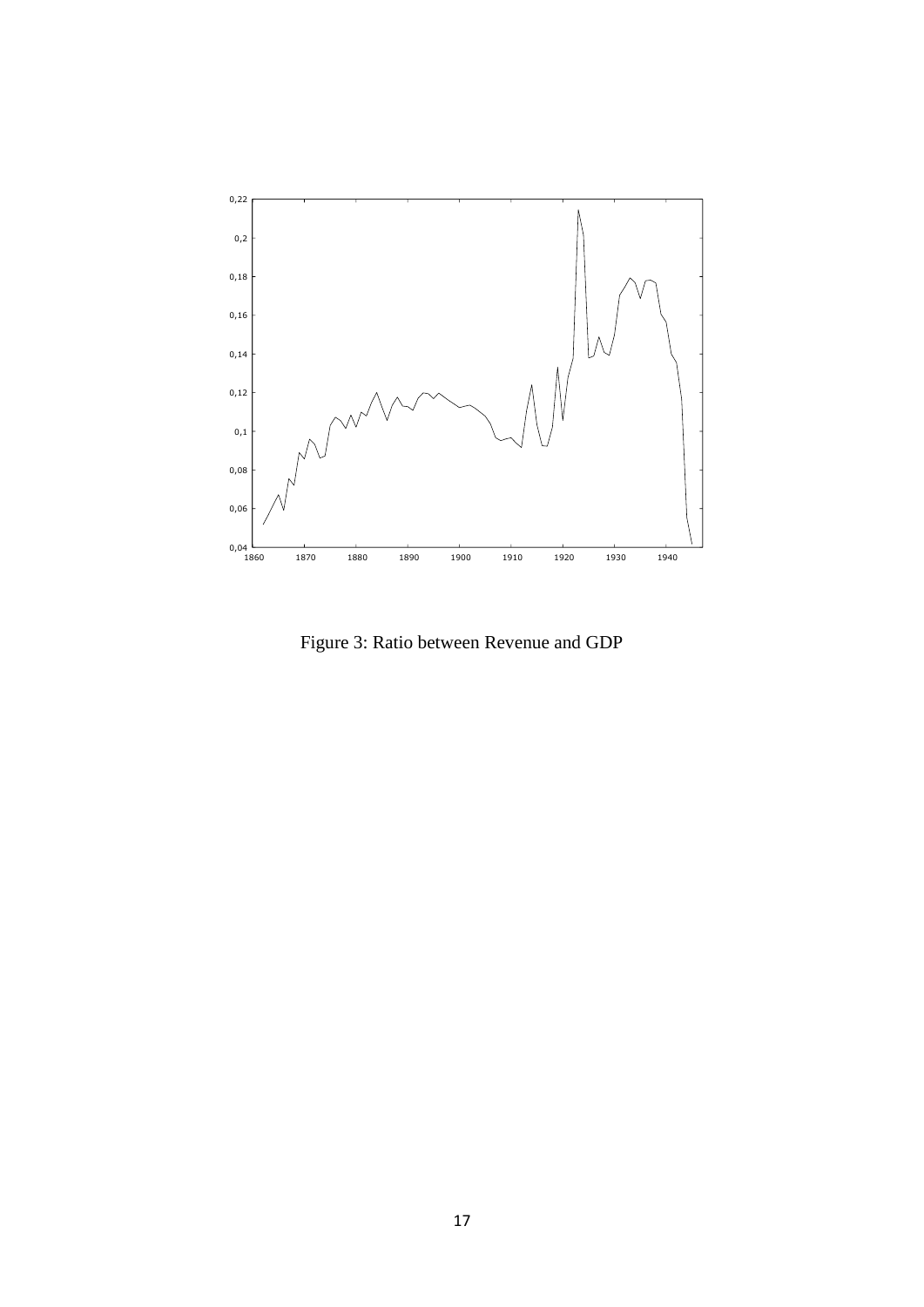| <b>Years</b> | <b>Event</b>                       |  |  |  |  |  |
|--------------|------------------------------------|--|--|--|--|--|
| 1863-65      | Pica Law: repression of brigandage |  |  |  |  |  |
| 1866         | Third Italian War of Independence  |  |  |  |  |  |
| 1870         | <b>Conquest of Rome</b>            |  |  |  |  |  |
| 1887         | Defeat of Dogali                   |  |  |  |  |  |
| 1895-1896    | Abissinia War                      |  |  |  |  |  |
| 1898         | Upheavals in Milan                 |  |  |  |  |  |
| 1900         | Murder of king Umberto I           |  |  |  |  |  |
| 1911-12      | Libyan War                         |  |  |  |  |  |
| 1915-18      | World War I                        |  |  |  |  |  |
| 1919-22      | Anatolian military occupation      |  |  |  |  |  |
| 1922-24      | Tripolitanian War                  |  |  |  |  |  |
| 1925-26      | <b>Fascist Laws</b>                |  |  |  |  |  |
| 1929-30      | Battle of Fezzan (Libya)           |  |  |  |  |  |
| 1928-32      | Cyrenaican War                     |  |  |  |  |  |
| 1935-36      | Ethipian War                       |  |  |  |  |  |
| 1940-45      | World War II                       |  |  |  |  |  |
|              |                                    |  |  |  |  |  |

**Table 1: "Internal and external conflicts, 1861-1945"**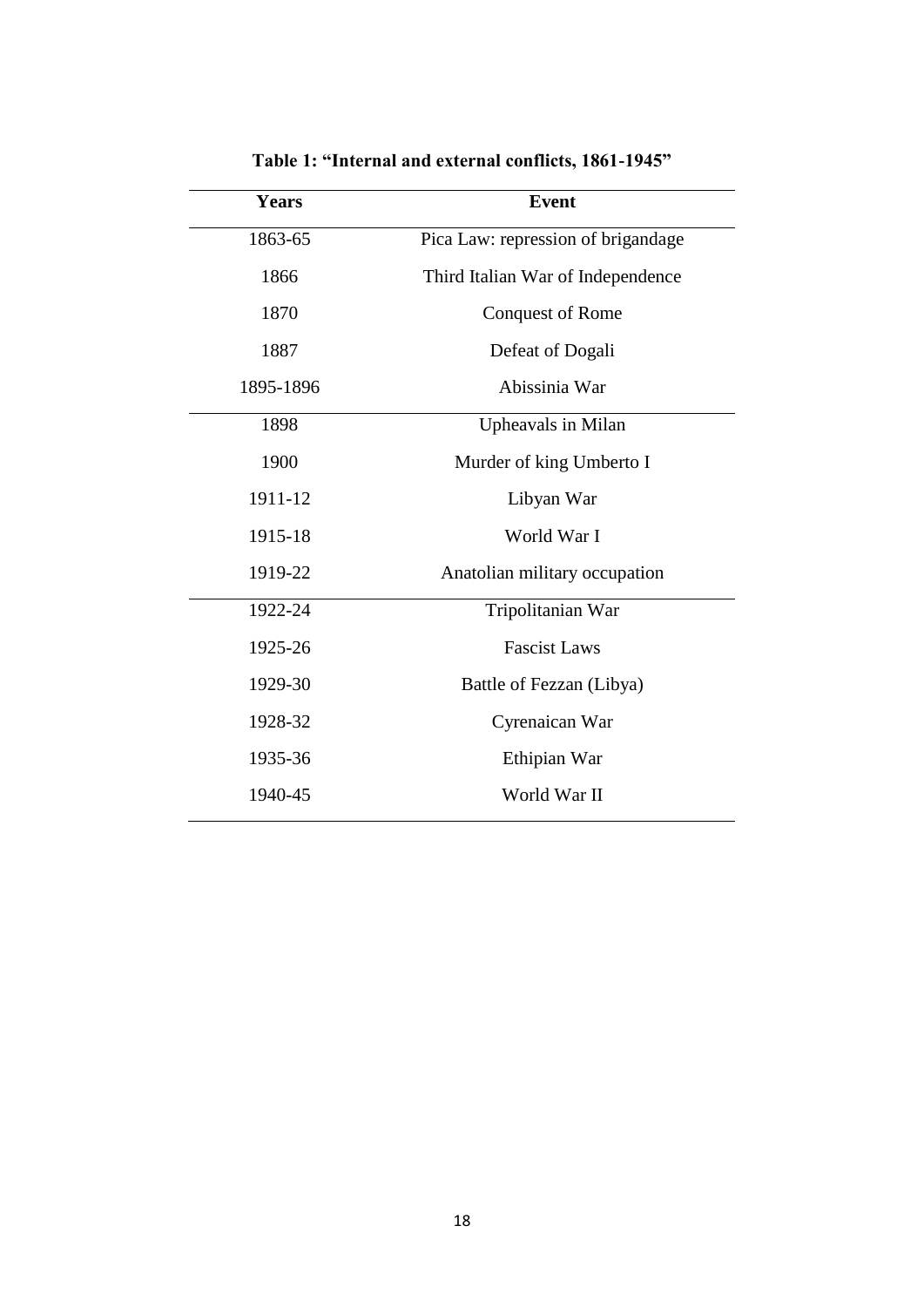|                            | (1)             | (2)        | (3)        | (4)       | (5)         | (6)       |
|----------------------------|-----------------|------------|------------|-----------|-------------|-----------|
|                            |                 |            |            |           |             |           |
| Period                     | 1862-1896       | 1862-1896  | 1897-1922  | 1922-1945 | 1862-1945   | 1862-1945 |
|                            |                 |            |            |           |             |           |
| $\Delta$ Defence           |                 | $-0.26***$ |            |           |             | $-0.035*$ |
|                            |                 | (0.066)    |            |           |             | (0.020)   |
| $\Delta DefUp$             | $-0.173$        |            | 0.026      | $-0.034$  | $-0.017$    |           |
|                            | (0.117)         |            | (0.024)    | (0.038)   | (0.017)     |           |
| $\triangle DefDown$        | $-0.342***$     |            | $-0.061**$ | $-0.064$  | $-0.048***$ |           |
|                            | (0.039)         |            | (0.026)    | (0.084)   | (0.019)     |           |
| $CycleUp(-1)$              | $-0.001$        | $-0.0001$  | 0.018      | $-0.002$  | $0.023***$  |           |
|                            | (0.016)         | (0.000)    | (0.013)    | (0.022)   | (0.009)     |           |
| $CycleDown(-1)$            | 0.019           | 0.024      | 0.021      | 0.017     | $0.008*$    |           |
|                            | (0.018)         | (1.37)     | (0.016)    | (0.013)   | (0.005)     |           |
| <b>Business Cycle (-1)</b> |                 |            |            |           |             | $0.011**$ |
|                            |                 |            |            |           |             | (0.005)   |
| $R^2$                      | 0.29            | 0.29       | 0.36       | 0.08      | 0.11        | 0.11      |
| $\overline{R}^2$           | 0.16            | 0.17       | 0.19       | $-0.17$   | 0.07        | $0.07\,$  |
| ${\rm DW}$                 | 2.2             | 2.3        | $2.0\,$    | 2.2       | 2.4         | 2.4       |
| $\overline{N}$             | $\overline{33}$ | 33         | $26\,$     | 24        | 82          | 82        |
| $H_0$ : Test of symmetry   |                 |            |            |           |             |           |
| for the defence            | $p=0.16$        |            | $p=0.00$   |           | $p = 0.30$  |           |
| $H_0$ : Test of symmetry   |                 |            |            |           | $p=0.21$    |           |

### **Table 2** Effects of the defence on capital expenditure.

Dependent variable: change in GDP share of total public expenditure in capital, *∆GCap*

*for the business cycle*

*Notes*: All the regressions include a constant and the change in total population at time t-1 of which for brevity reasons we do not report the estimate. The past change in population is always not significant. The estimation is OLS with robust standard errors. i.e the HAC correction for heteroskedasticity and autocorrelation in the residuals (in parentheses). \*\*\* 1% significance level. \*\* 5% significance level. \* 10% significance level. DW: Durbin Watson test statistic. N: number of observations. *Test of simmetry:* we provide the p-value for no ratchet or asymmetric effects of defence and economic fluctuations on government spending. i.e coefficients of *∆DefDown* and *∆DefUp* are equal and *CycleUp(-1)* and *CycleDown* (-1) are equal respectively.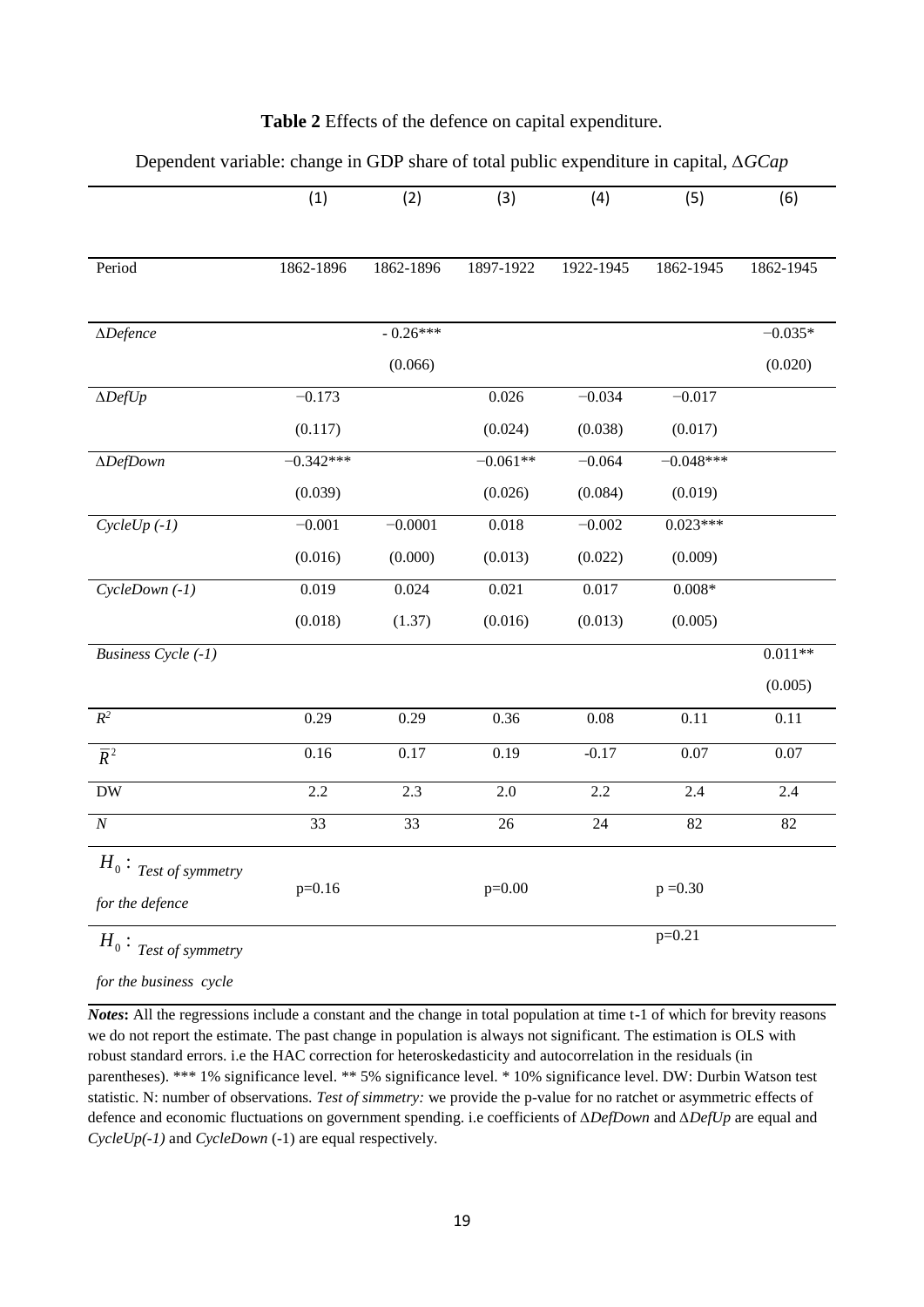| <b>Table 3</b> Effects of the defence on education expenditure. |
|-----------------------------------------------------------------|
|-----------------------------------------------------------------|

|                                    | (1)           | (2)           | (3)           | (4)           | (5)           | (6)           | (7)           | (8)           |
|------------------------------------|---------------|---------------|---------------|---------------|---------------|---------------|---------------|---------------|
| Period                             | 1862-<br>1896 | 1862-<br>1896 | 1897-<br>1922 | 1897-<br>1922 | 1922-<br>1945 | 1922-<br>1945 | 1863-<br>1945 | 1863-<br>1945 |
|                                    |               |               |               |               |               |               |               |               |
| $\Delta$ Defence                   |               |               |               |               |               | $0.007*$      |               |               |
|                                    |               |               |               |               |               | (0.004)       |               |               |
| $\Delta DefUp$                     | $-0.002$      | $-0.0017$     | $0.025***$    | $0.019***$    | $-0.006$      |               | $0.009**$     | $0.008***$    |
|                                    | (0.005)       |               | (0.004)       | (0.005)       | (0.009)       |               | (0.004)       | (0.004)       |
| $\Delta DefDown$                   | 0.004         | 0.004         | $-0.003$      | $-0.001$      | $0.026*$      |               | $-0.002$      | $-0.0001$     |
|                                    | (0.004)       |               | (0.003)       | (0.003)       | (0.015)       |               | (0.003)       | (0.004)       |
|                                    |               |               |               |               |               |               |               |               |
| $CycleUp(-1)$                      | $0.002\,$     |               | $0.005**$     |               | $-0.002$      |               | $0.003**$     |               |
|                                    | (0.002)       |               | (0.002)       |               | (0.004)       |               | (0.001)       |               |
| CycleDown (-1)                     | $0.002**$     |               | $0.010***$    |               | 0.026         |               | $0.004***$    |               |
|                                    | (0.001)       |               | (0.001)       |               | (0.003)       |               | (0.001)       |               |
| <b>Business Cycle (-1)</b>         |               | $0.002**$     |               | $0.007**$     |               | $0.003*$      |               | $0.004***$    |
|                                    |               | (0.001)       |               | (0.002)       |               | (0.001)       |               | (0.00)        |
| $R^2$                              | $0.20\,$      | 0.20          | 0.63          | 0.60          | 0.29          | 0.23          | 0.27          | 0.26          |
| $\overline{R}^2$                   | $0.06\,$      | 0.09          | 0.54          | 0.53          | 0.09          | 0.11          | 0.22          | 0.23          |
| ${\rm DW}$                         | 2.6           | $2.6\,$       | 1.92          | $1.4\,$       | 1.27          | 1.23          | 1.31          | 1.30          |
| $\cal N$                           | 33            | 33            | 26            | 26            | 24            | 24            | 88            | 88            |
| $H_0:$ Test of symmetry            |               |               | $p = 0.00$    |               | $p = 0.15$    |               | $p = 0.05$    |               |
| for the defence                    |               |               |               |               |               |               |               |               |
| $H_0:$ Test of<br>symmetry for the | $p = 0.85$    |               | $p = 0.10$    |               | $p=0.46$      |               | $p = 0.48$    |               |

Dependent variable: change in GDP share of total public expenditure in education, ∆Educ

*business cycle*

*Notes***:** All the regressions include a constant and the past change in the dependency ratio defined as those aged 0-14 divided by total population of which for brevity reasons we do not report the estimate. The change in the dependency ratio at t-1 was always not significant. The estimation is OLS with robust standard errors. i.e the HAC correction for heteroskedasticity and autocorrelation in the residuals. We report *t-statistics* in parentheses. \*\*\* 1% significance level. \*\* 5% significance level. \* 10% significance level. DW: Durbin Watson test statistic. N: number of observations. *Test of simmetry:* we provide the p-value for no ratchet or asymmetric effects of defence and economic fluctuations on government spending. i.e coefficients of *∆DefDown* and *∆DefUp* are equal and *CycleUp(-1)* and *CycleDown* (-1) are equal respectively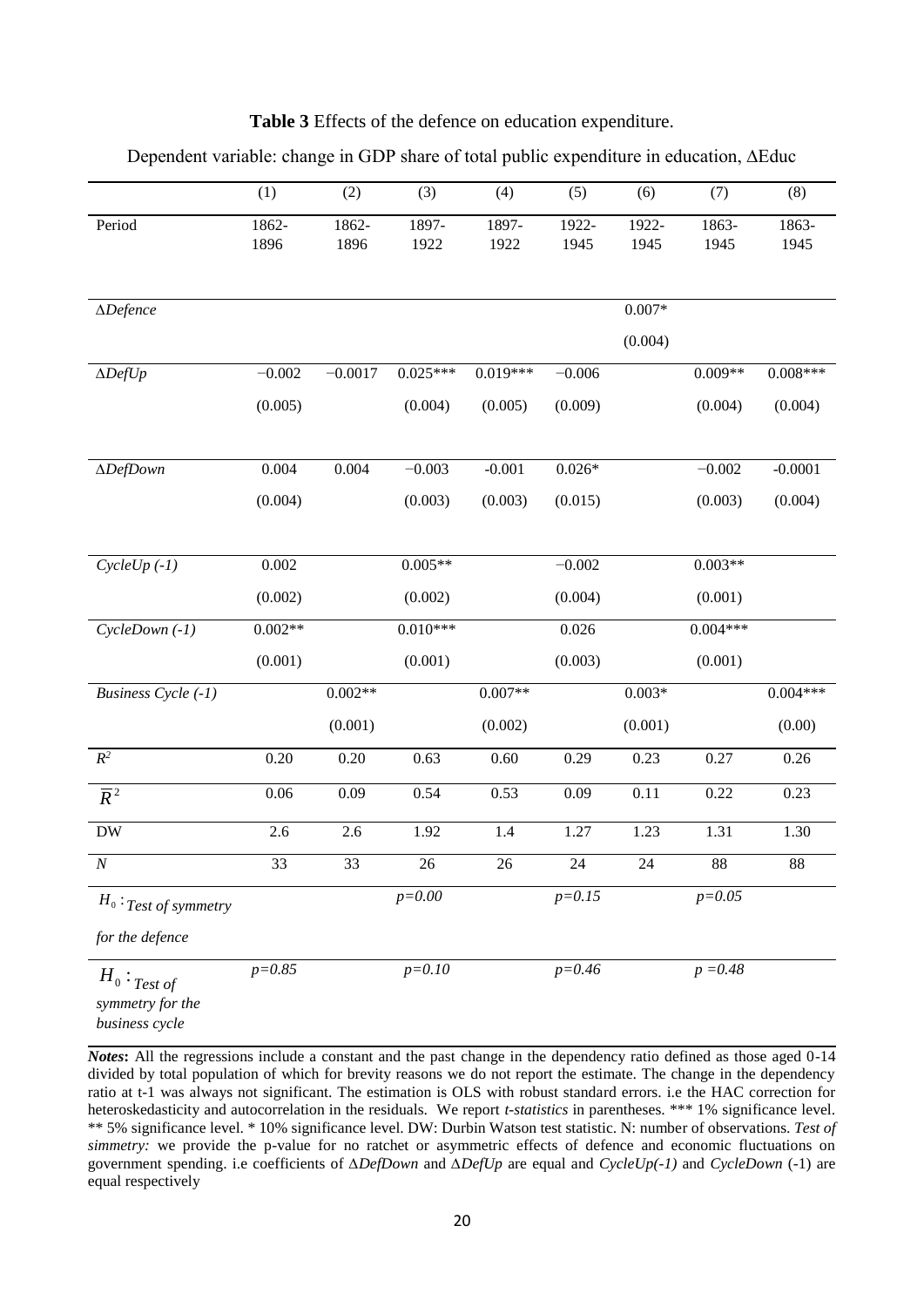#### **Table 4** Effects of the defence spending on tax revenues

|                                                      | (1)           | (2)           | (3)           | (4)           | (5)           | (6)       | (7)           | (8)           |
|------------------------------------------------------|---------------|---------------|---------------|---------------|---------------|-----------|---------------|---------------|
| Period                                               | 1863-<br>1896 | 1863-<br>1896 | 1897-<br>1922 | 1897-<br>1922 | 1922-<br>1945 | 1922-1945 | 1863-<br>1945 | 1863-<br>1945 |
| $\Delta Def$                                         |               | $-0.32***$    |               | 0.050         |               | $0.163*$  |               | $0.005**$     |
|                                                      |               | (0.071)       |               | (0.115)       |               | (0.100)   |               | (0.002)       |
| $\Delta DefUp$                                       | $-0.297$      |               | $-0.141***$   |               | $-0.138**$    |           | $-0.016$      |               |
|                                                      | (0.18)        |               | (0.040)       |               | (0.056)       |           | (0.087)       |               |
| $\triangle DefDown$                                  | $-0.334***$   |               | 0.136         |               | 0.823         |           | $0.235**$     |               |
|                                                      | (0.077)       |               | (0.115)       |               | (0.275)       |           | (0.09)        |               |
| $CycleUp(-1)$                                        | $0.072**$     |               | $0.111***$    | $0.092***$    | $0.100*$      |           | $0.111***$    |               |
|                                                      | (0.028)       |               | (0.029)       | (0.030)       | (0.049)       |           | (0.034)       |               |
| $CycleDown(-1)$                                      | 0,055         |               | $-0.012$      | 0.040         | $-0.038$      |           | 0.031         |               |
|                                                      | (0.036)       |               | (0.018)       | (0.032)       | (0.047)       |           | (0.021)       |               |
| <b>Business</b>                                      |               | $0.061**$     |               |               |               | $0.059**$ |               | $0.08***$     |
| $cycle (-1)$                                         |               | (0.016)       |               |               |               | (0.015)   |               | 0.013         |
| $R^2$                                                | 0.32          | 0.32          | 0.37          | 0.27          | 0.39          | 0.29      | 0.31          | 0.28          |
| $\overline{R}^2$                                     | 0.19          | 0.24          | 0.21          | 0.15          | 0.22          | 0.19      | 0.26          | 0.26          |
| DW                                                   | 2.34          | 2.14          | 2.14          | 2.02          | 1.86          | 1.93      | 1.92          | 1.97          |
| $\overline{N}$                                       | 33            | 33            | 26            |               | 29            | 29        | 88            | 88            |
| $H_0:$ Test of<br>symmetry                           | $p=0.85$      |               | $p=0.05$      |               | $p = 0.61$    |           | p=0.098       |               |
| for the defence                                      |               |               |               |               |               |           |               |               |
| $H_0:$ Test of<br>symmetry for the<br>business cycle | $p = 0.75$    |               | $p=0.00$      |               | $p = 0.14$    |           | p=0.093       |               |

Dependent variable: change in GDP share of total tax revenues, *∆REV*

*Notes***:** All the regressions include a constant and the past change in the dependency ratio defined as those aged 14-64 divided by total population of which for brevity reasons we do not report the estimate. The change in the dependency ratio at t-1 was always not significant. The estimation is OLS with robust standard errors. i.e the HAC correction for heteroskedasticity and autocorrelation in the residuls. We report *t-statistics* in parentheses. \*\*\* 1% significance level. \*\* 5% significance level. \* 10% significance level. DW: Durbin Watson test statistic. N: number of observations. *Test of simmetry:* we provide the p-value for no ratchet or asymmetric effects of defence and economic fluctuations on government spending. i.e coefficients of *∆DefDown* and *∆DefUp* are equal and *CycleUp(-1)* and *CycleDown* (-1) are equal respectively.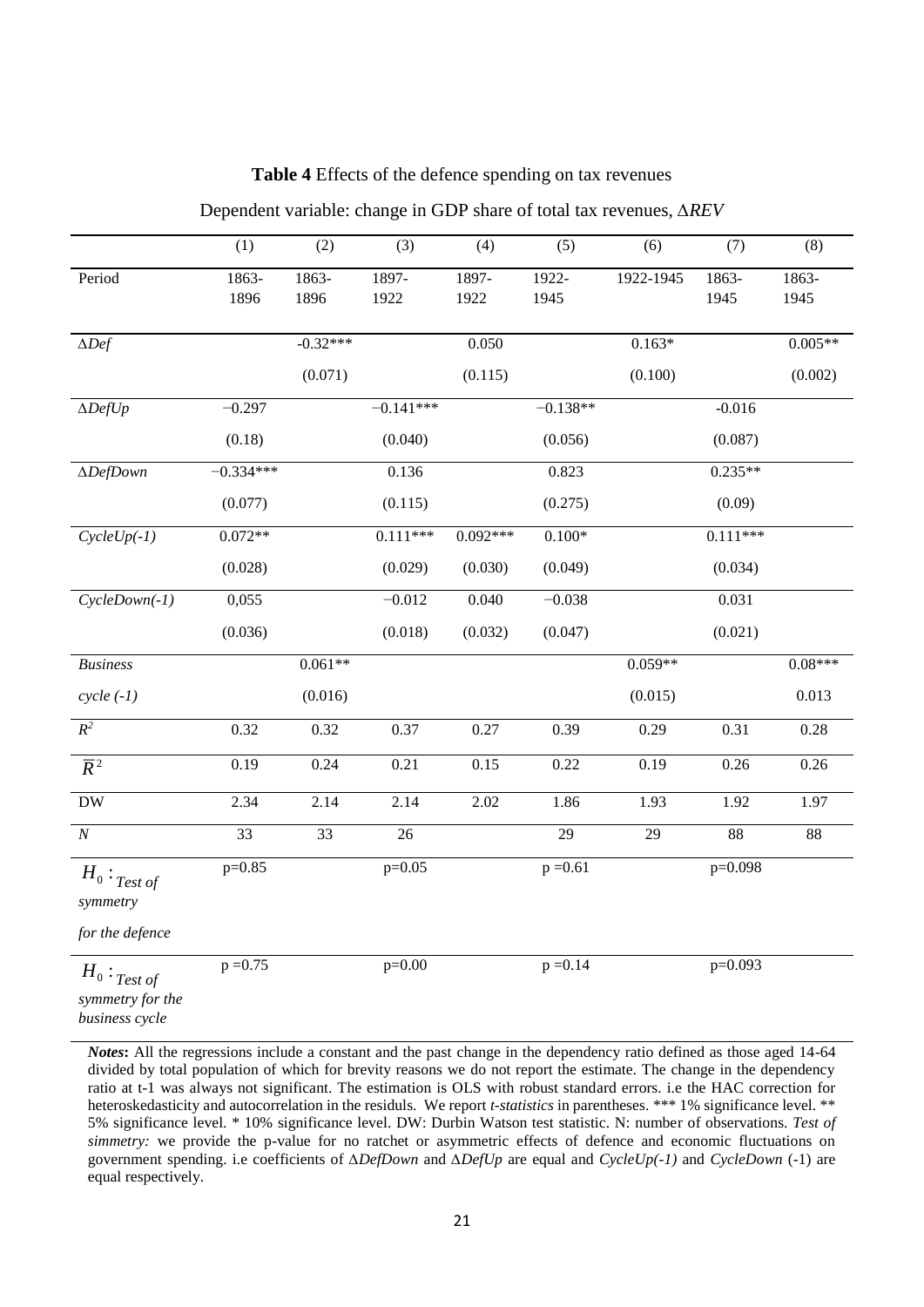|                          | (1)       | (2)        | (3)         | (4)        | (5)       | (6)        | (7)        |
|--------------------------|-----------|------------|-------------|------------|-----------|------------|------------|
| Period                   | 1863-     | 1863-      | 1897-       | 1897-      | 1922-     | 1922-      | 1863-      |
|                          | 1896      | 1896       | 1922        | 1922       | 1945      | 1945       | 1945       |
| $\Delta$ Defence         |           | $0.056*$   |             | $0.153***$ |           | 0.083      |            |
|                          |           | (0.031)    |             | (0.039)    |           | (0.108)    |            |
| $\Delta DefUp$           | $0.090**$ |            | $0.134$ *** |            | 0.245     |            | 0.037      |
|                          | (0.042)   |            | (0.046)     |            | (0.201)   |            | (0.49)     |
| $\triangle DefDown$      | 0.033     |            | $0.162***$  |            | 0.036     |            | 0.014      |
|                          | (0.051)   |            | (0.039)     |            | (0.549)   |            | (0.17)     |
| $CycleUp(-1)$            | 0.004     | 0.004      | $0.113***$  | $0.110***$ | $0.0389*$ | 0.088      | $0.028***$ |
|                          | (0.008)   | (0.008)    | (0.029)     | (0.029)    | (0.019)   | (0.075)    | (2.84)     |
| $CycleDown(-1)$          | $-0.046$  | $-0.044**$ | 0.0161      | 0.0214     | $-0.076$  | $-0.077**$ | $-0.049**$ |
|                          | (0.019)   | (0.018)    | (0.013)     | (0.0128)   | (0.064)   | (0.034)    | $(-2.06)$  |
| $R^2$                    | 0.19      | 0.19       | 0.66        | 0.66       | 0.22      | 0.15       | 014        |
| $\overline{R}^2$         | 0.04      | 0.07       | 0.57        | 0.59       | 0.00      | $-0.02$    | 0.09       |
|                          |           |            |             |            |           |            |            |
| <b>DW</b>                | 2.01      | 1.95       | 1.52        | 1.50       | 2.11      | 2.67       | 2.57       |
| $\overline{N}$           | 33        | 33         | 26          | 26         | 29        | 24         | 82         |
| $H_0:$ Test of symmetry  | $p=0.39$  |            | $p=0.85$    |            | $p=0.77$  |            |            |
| for the defence          |           |            |             |            |           |            |            |
| $H_0$ : Test of symmetry | p=0.047   |            | $p=0.00$    |            | $p=0.11$  |            | $p=0.010$  |
| for the business cycle   |           |            |             |            |           |            |            |

**Table 5** Effects of defence on transfers expenditure Dependent variable: change in GDP share of total public expenditure in transfers, ∆TR

*Notes***:** All the regressions include a constant and the past change in the dependency ratio defined as those aged 0-14 and over 64 divided by total population of which for brevity reasons we do not report the estimate. The change in the dependency ratio at t-1 was always not significant. The estimation is OLS with robust standard errors. i.e the HAC correction for heteroskedasticity and autocorrelation in the residuals. We report *t-statistics* in parentheses. \*\*\* 1% significance level. \*\* 5% significance level. \* 10% significance level. DW: Durbin Watson test statistic. N: number of observations. *Test of simmetry:* we provide the p-value for no ratchet or asymmetric effects of defence and economic fluctuations on government spending. i.e coefficients of *∆DefDown* and *∆DefUp* are equal and *CycleUp(-1)* and *CycleDown* (-1) are equal respectively.